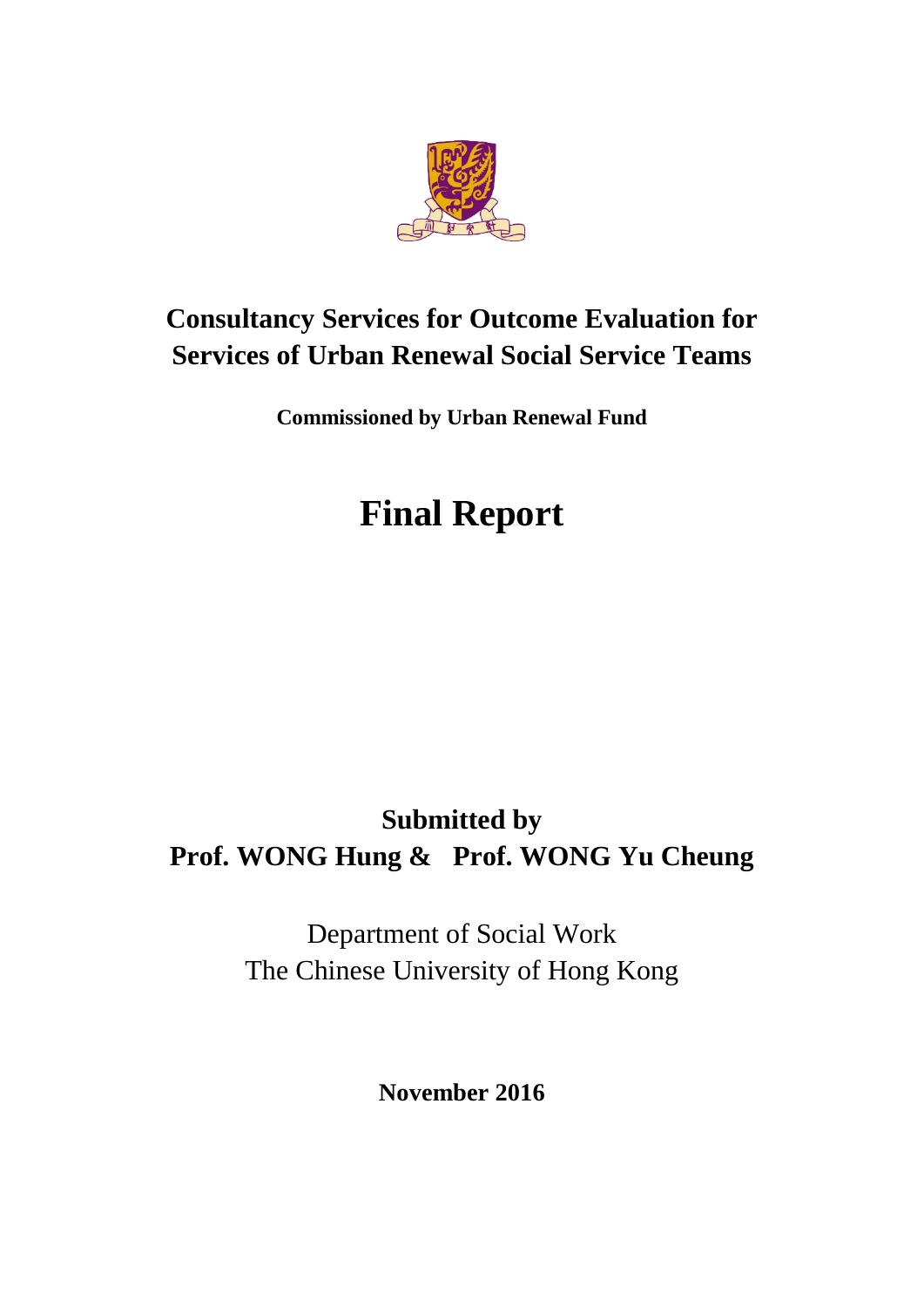### **Research Team Members**

| <b>Name</b>        | <b>Position</b>            | Role                                                   |  |
|--------------------|----------------------------|--------------------------------------------------------|--|
| Dr. WONG Hung      | <b>Associate Professor</b> | Co-Principal investigator<br>Co-Principal investigator |  |
| Dr. WONG Yu Cheung | <b>Associate Professor</b> |                                                        |  |
| Ms. LU Shiyu       | Ph.D student               | Co-investigator                                        |  |
| Mr. Justin Ho      | <b>Research Assistant</b>  | <b>Research Assistant</b>                              |  |

### **Acknowledgement**

We would like to thank the advice and comments of the Committee on Urban Renewal Social Service Teams of the Urban Renewal Fund, which provide the direction and focus of this consultancy research. We would also like to acknowledge the support of the staff of Urban Renewal Fund, Urban Renewal Authority Social Service Teams; without their sincere comments in the interviews, we cannot understand the changes after the introduction of Urban Renewal Fund. Last but not the least, we have to thank the active participation and feedbacks of the users of the Social Service Teams, which enable us to assess the outcomes and subjective feeling in the fields.

Wong Hung & Wong Yu Cheung

#### *Special Note by the URF:*

*This report was prepared by the Consultants' team independently. The opinions and recommendations presented in the report do not necessarily reflect the views of the URF.*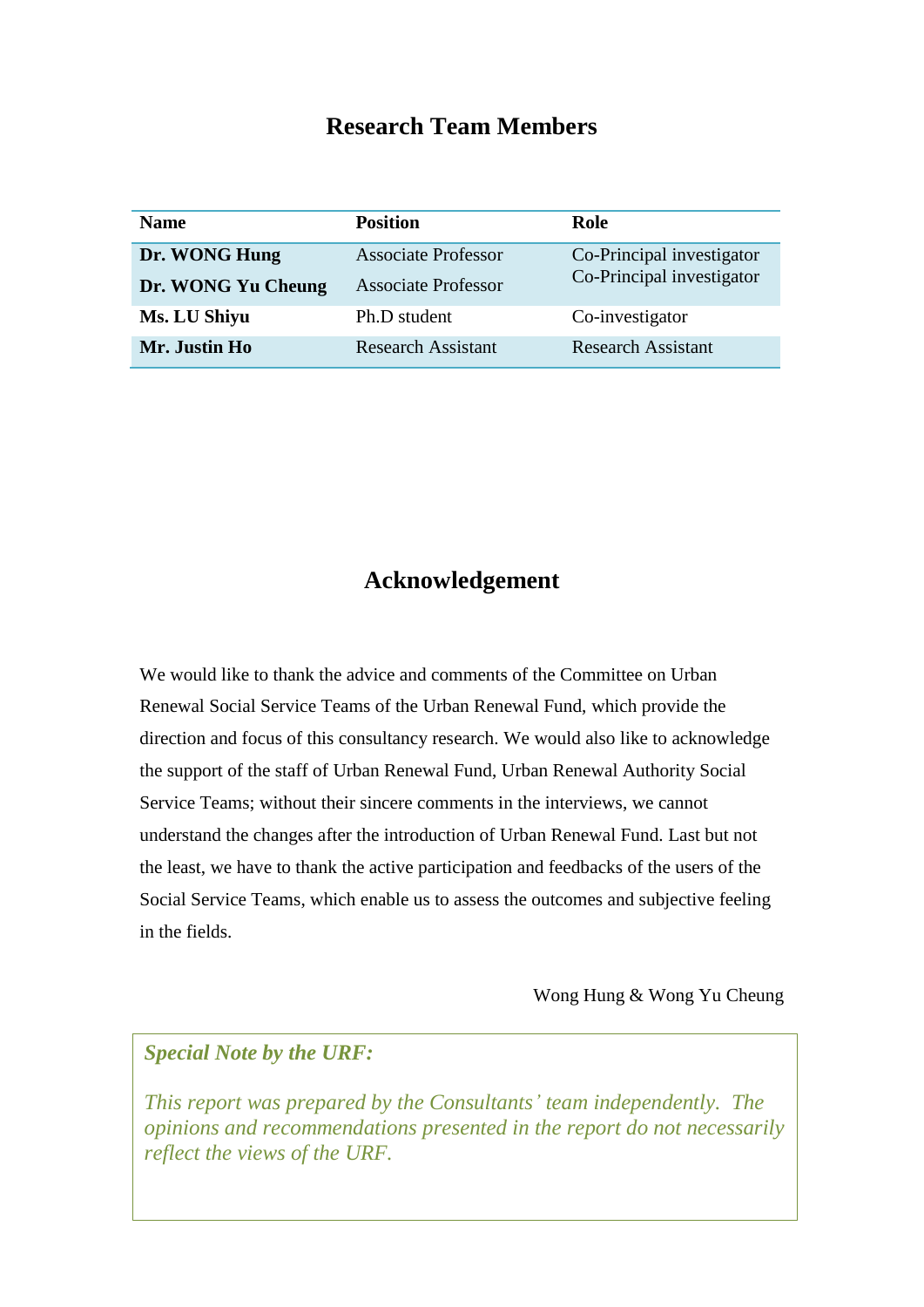### <span id="page-2-0"></span>**Executive Summary**

- 1. This is the final report submitted to the Urban Renewal Fund by Prof. Wong Hung and Prof. Wong Yu Cheung of the Department of Social Work at The Chinese University of Hong Kong for the Consultancy Study "Consultancy to Conduct Outcome Evaluation for Services of Urban Renewal Social Service Teams (SSTs)".
- 2. The objectives of this Consultancy are to conduct the outcome evaluation for the services of the current Social Service Teams (SSTs) to enhance service assessment and service planning, and to articulate any impact of the change in the funder of the SST services from the Urban Renewal Authority (URA) to the Urban Renewal Fund (URF) including the independence of the SSTs and their working relationship with stakeholders.
- 3. The study period lasted from September 2015 to June 2016. After the policy documents and literature review, the consultancy team conducted individual interviews with senior managers of URA and URF, supervisors and workers of SSTs. Focus group discussions were organized for SST social workers and users of the SST services. On-site observations regarding the SST services were also carried out.
- 4. The expected outcome of the setting up of URF, recommended by the Urban Renewal Strategy Review, was to enable the SSTs to become more independent from the URA. The new funding arrangement under URF allows the SSTs to obtain additional manpower for supervision and clerical supports, which enables social workers in the SSTs to focus on frontline service. The extension of the second contract term from one year to two years also allows programme and manpower planning over a longer time span.
- 5. Different stakeholders, undoubtedly, have different expectations. URA expected that the work of the SSTs could provide assistance and advice to residents affected by URA-implemented redevelopment projects to facilitate the carrying out of urban renewal on a "people first" approach in accordance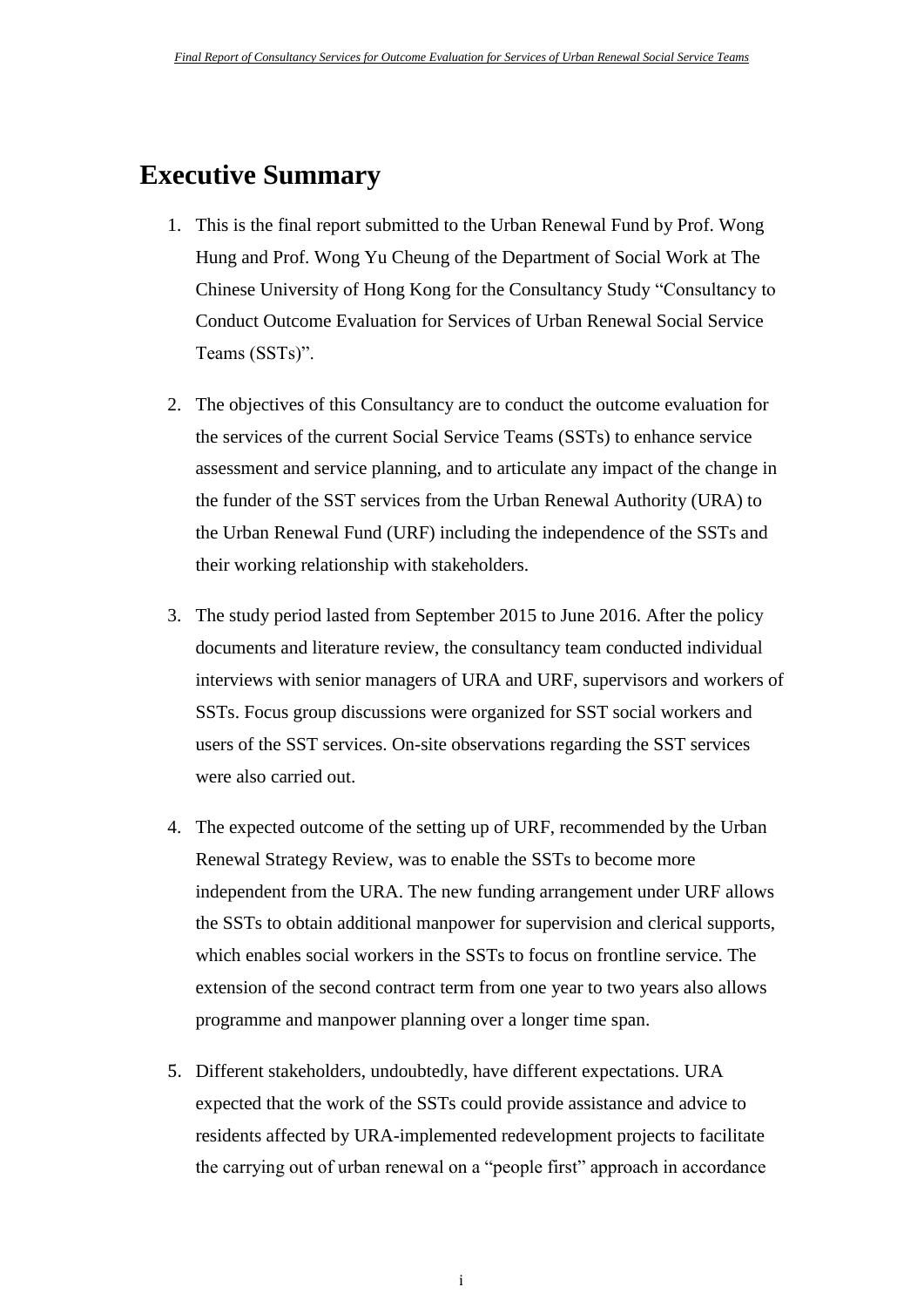with the Urban Renewal Strategy. URF expected that they could serve as a facilitator between SSTs and URA. While the SSTs hoped that they could perform a helping and assisting role to understand and alleviate users' difficulties and problems. Some users expected that SSTs could liaise and organize residents to build up their solidarity.

- 6. After the new funding arrangement, URA found that the communication with SSTs was not as smooth as before. The URF identified their role as a facilitator between URA and SSTs, which helped to clarify misunderstanding between the two parties. The SSTs viewed that they could successfully deliver the essential outcomes for giving advice, providing emotional support, enhancing linkage and facilitating self-help and mutual help atmosphere. The users agreed with the outcomes reported by the SSTs and appreciated the forming of platform among users to share information and to provide mutual help.
- 7. There are some common understanding about the division of work and communications between the three parties. The communication of the day-today details at the case level can be directly carried out by URA and SSTs without involvement of URF. URF will be involve in the macro management about planning and administration of the SSTs service outcomes and performances. URF will also service as a mediator between URA and SSTs, when needs arise.
- 8. All stakeholders agreed that the independence of SST has increased after the change of source of funding from URA to URF. However, URA commented that there existed communication issues between URA and SSTs. URF perceived that SSTs' operation has been smoother. The workers of SSTs commented that clearer administration and responsibilities between URA and SSTs has been achieved. They also expressed that they have gained more respect the staff of RA than before.
- 9. URA found that changes in the communication pattern have created barriers for completing certain tasks. For URF, the major difficulty was that the service boundary of SSTs was limited by the project framework. For the workers of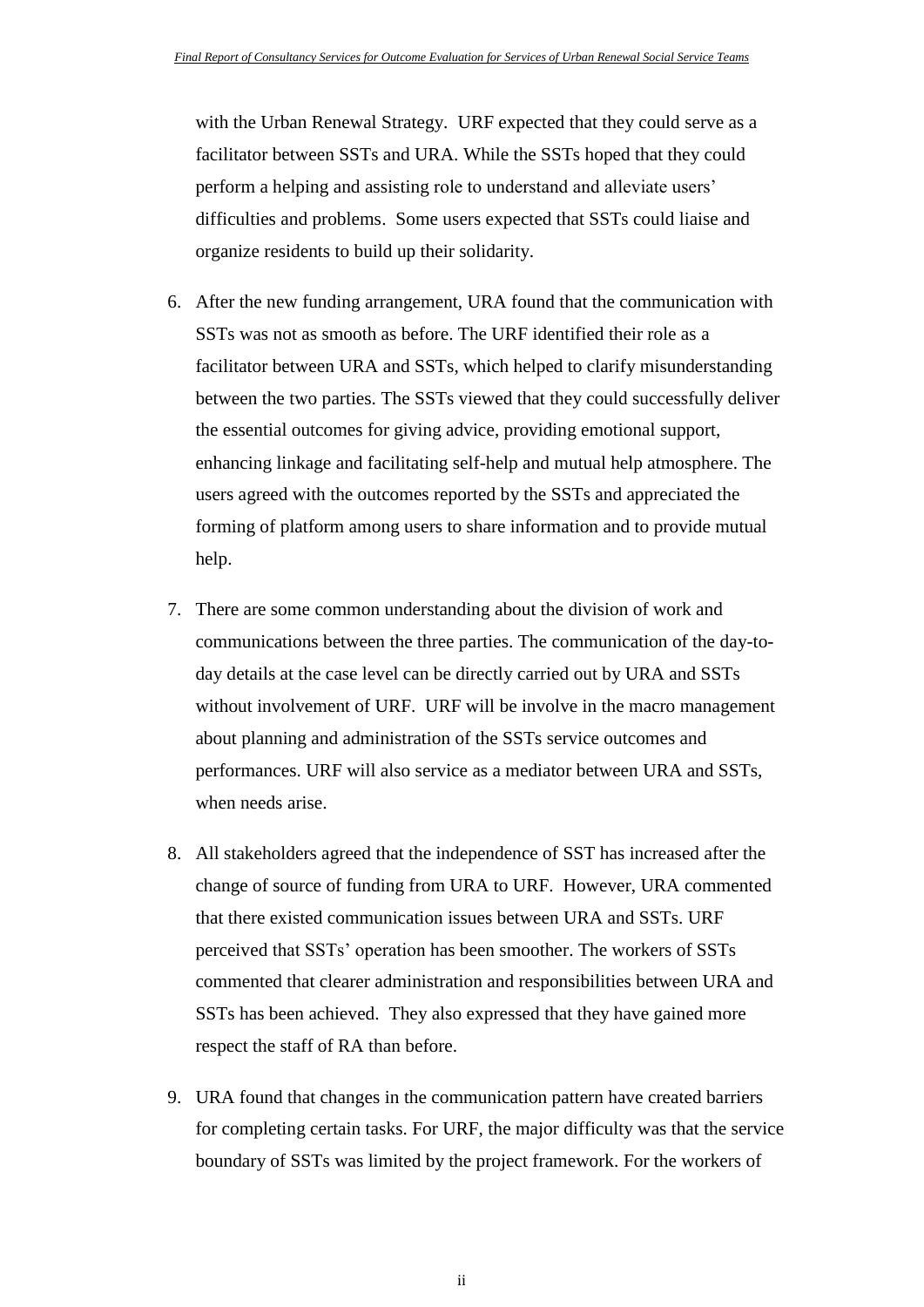SSTs, the difficulties encountered were mainly related to the short duration of project, changing working areas and sites and limited manpower resources.

- 10. SSTs suggested that a district-based planning and implementation of the SST services is a better approach than just the existing project-based ones. They expressed their wish that agencies could serve specific districts for a longer duration, such as three to four years. Both workers and users recommended that the SST service could be started before the announcement of redevelopment sites by URA, and the follow-up period could be extended to 12 months and beyond. SSTs suggested the inclusion of other stakeholders as their service targets. Users suggested that SSTs could provide more updated and accurate policy and procedure of redevelopment and could engage residents to participate in relevant policy areas of URA/URF. Both users and workers recommended more manpower resources in each SST. For the tendering procedure, SSTs hoped that the tender/ service agreement could be flexibly designed to reflect the specific conditions of each district.
- 11. The Consultancy Team makes the following major recommendations:
	- Being important partners of URA, URF and SSTs should collaborate with URA to plan, implement and achieve the 4Rs.
	- Coordination and synergy among the three main functions of the URF is to be achieved. For instance, SSTs are to involve in social impact assessments and planning studies as well as to encourage start-up projects in the community for heritage preservation and district revitalization projects. A more proactive coordination among the respective roles and functions of URF, SSTs and URA will be more effective and efficient to achieve the Urban Renewal Strategy.
	- The major policy about setting up of SSTs should follow the original framework, which stipulates that "The UR Fund Limited shall fund the Team in designated districts for providing assistance and counseling services to the owners and residents affected by the redevelopment projects implemented by the Urban Renewal Authority."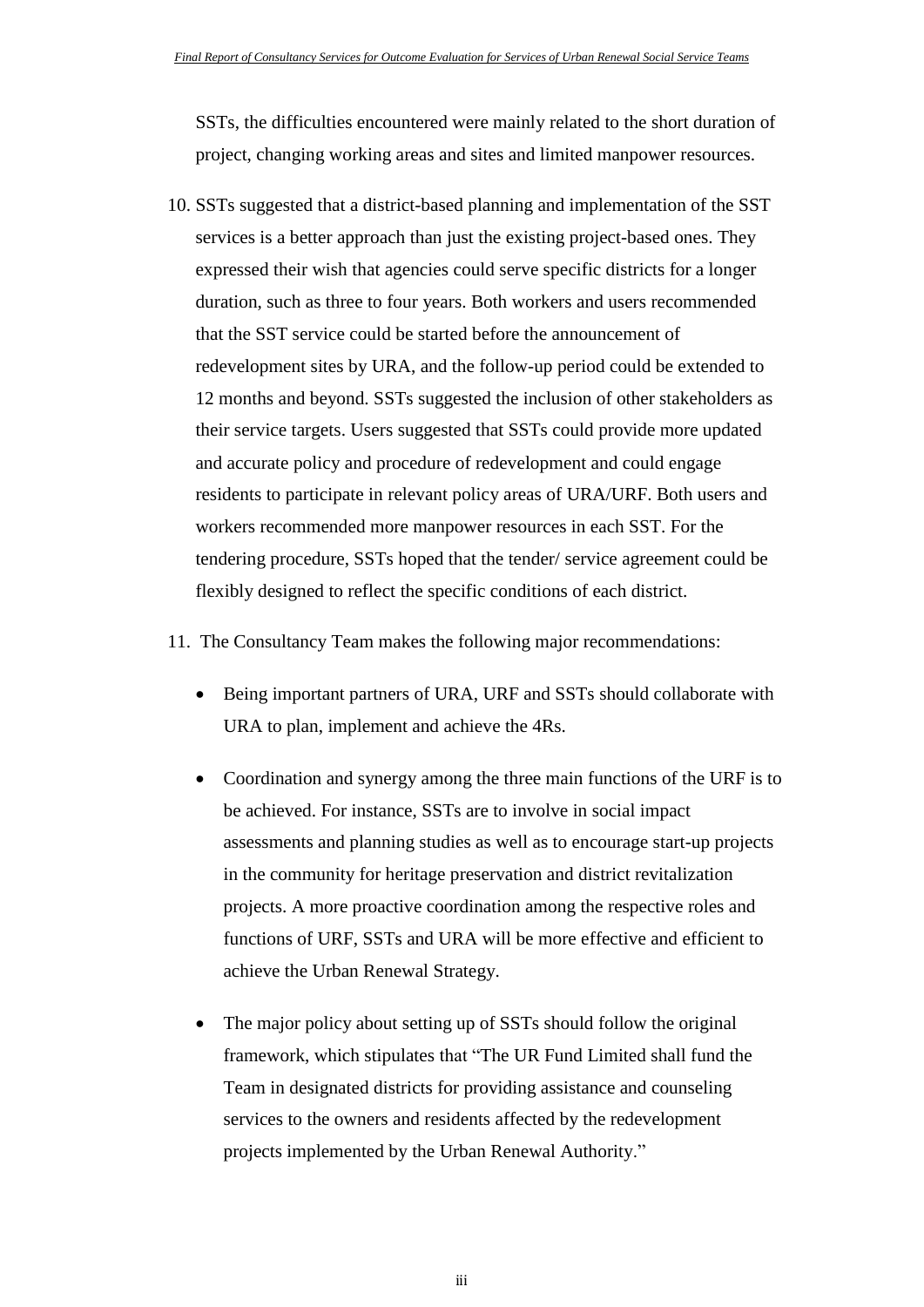- An extension of the service scope and depth of the service provided by SSTs would lead to the improvements mentioned above. Other than providing assistance and counseling services to owners and residents affected by URA redevelopment projects, SSTs may extend their service scope to encourage and organize residents and/or resident groups to participate in the 3Rs other than "re-development".
- SSTs should continue to provide assistance and counseling services to owners and residents affected by the re-development project, which is still the core business of individual SSTs. Whereas, in some stages of the redevelopment project, when spare manpower resources are available, they could be allocated to the following extended services:
	- i) Building rapport with residents before the re-development phase and following up residents after the re-development phase; and
	- ii) Facilitating and enabling residents, residents' group and community organizations to take part in building rehabilitation, as well as revitalisation and heritage preservation projects.
- A three-level communication framework to address the communication issue between SST and URA.
	- i) First level Overall project platform (Involvement of all three parties: URA, SST & URF)
		- It is a platform to communicate and clarify about the compensation and relocation policy and the major and potential issues regarding each project as well as other issues concerning the 4Rs within the district of the project. The involvement of URF in the process is recommended. Such meeting could be held in the beginning stage of each project and at the completion of the project to review the working experience.
	- ii) Second level Case conference (URA and SST)
		- Regular case conferences, probably on quarterly basis throughout the redevelopment and follow-up period to discuss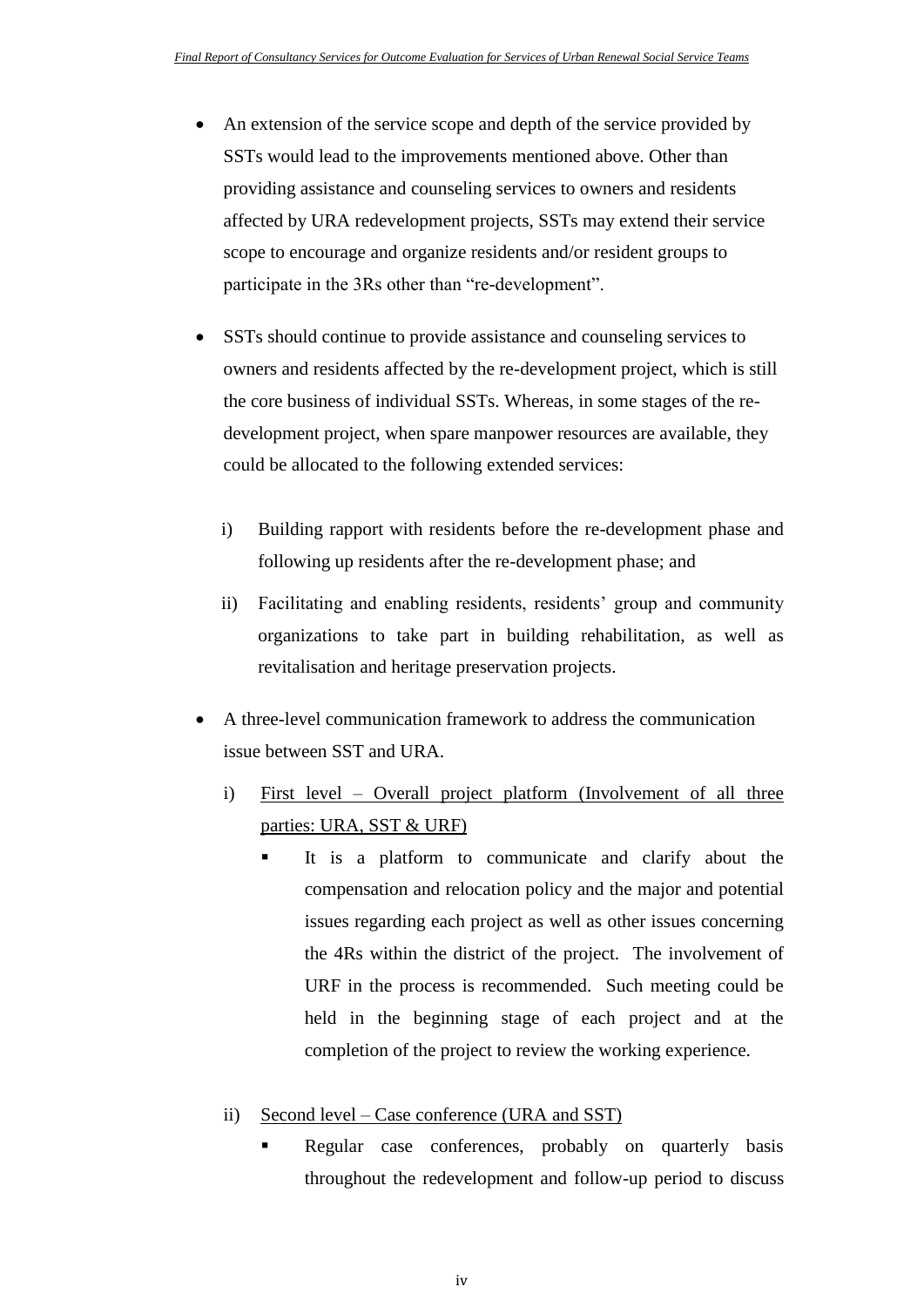cases related to social services needs of the disadvantaged groups. Prior consent from clients could be sought before the meeting to facilitate discussion. Minutes of the meeting should be sent to the URF. Ad-hoc discussion regarding urgent cases could always be arranged.

#### iii) Third level – Direct negotiation (URA and affected stakeholders)

- Given the differences in the roles played by URA and SSTs regarding redevelopment process, it is better for URA to negotiate directly with the affected stakeholders over compensation and relocation arrangement. Nevertheless, SSTs should have sufficient and accurate knowledge regarding such policies and arrangements so that SSTs could provide reasonable and rational advices to the stakeholders during the process. In such connection, briefing sessions could be arranged by URA to provide updates of the arrangements to SSTs whenever needed.
- Service Area: In each District Council District with redevelopment projects of URA, normally one NGO will be responsible for providing the SST service. In exceptional case when there are rising needs in one District Council District that exceed the capacity of one NGO, other NGO(s) may be invited to bid the service tender. In each District Council District, the number of SSTs will be based on the normative service outcome and service needs of each district.
- The duration of contract for NGOs in serving one area is recommended to be increased to two years plus two years. NGOs, currently operating SSTs, will still be eligible for bidding the service tender and compete with other NGOs under the same set of criteria after four years' service.
- Rapport building with residents should be started before the announcement of redevelopment by URA. Activities such as community education programmes like street exhibitions, talks and forums could be provided. For some exceptional needs and vulnerable clients, the follow-up period can exceed six months for providing longer term support services after redevelopment have taken place.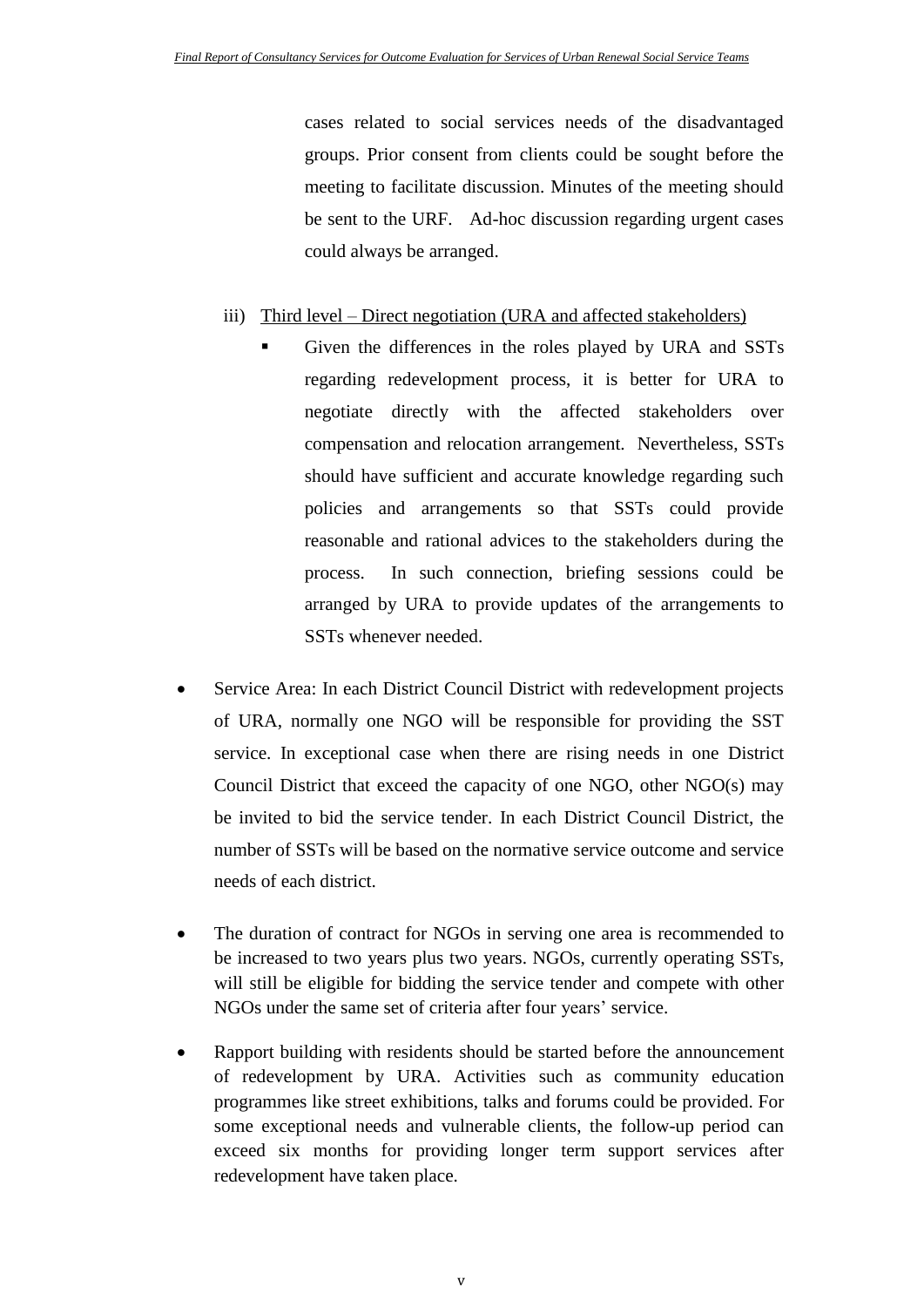- Other stakeholders especially those vulnerable groups in the district, like hawkers, homeless people, or residents living nearby, who are affected by the redevelopment process, are recommended to be included as potential targets of service. This arrangement is to be mutually agreed by SSTs and URF
- SSTs will continue their existing casework, group work and organizing work on redevelopment. Clients should be well-informed of policy and procedure of redevelopment before the start of redevelopment.
- SSTs should also engage residents to participate in relevant policy areas of URA/ URF, such as Urban Renewal Heritage Preservation and District Revitalisation by organizing district forums, participatory design workshops, project design competitions at district level if they have extra manpower after handling the re-development cases.
- To address the manpower issue of different districts, a notional approach suggested by the HKU 2012 team should be adopted. If the case number falls below 1,000 in an area, SST concerned will be required by URF to deliver community education projects.
- There will be one to three SST(s) in an area according to the expected outcomes (number of cases and number of persons engaging in projects) set by URF as stipulated in the tender document.
- URF could adopt a standardized template of key performance indicators. The NGOs are required to provide key performance indicators of the project according to the needs and characteristics in the redevelopment sites in their tender documents during the bidding process.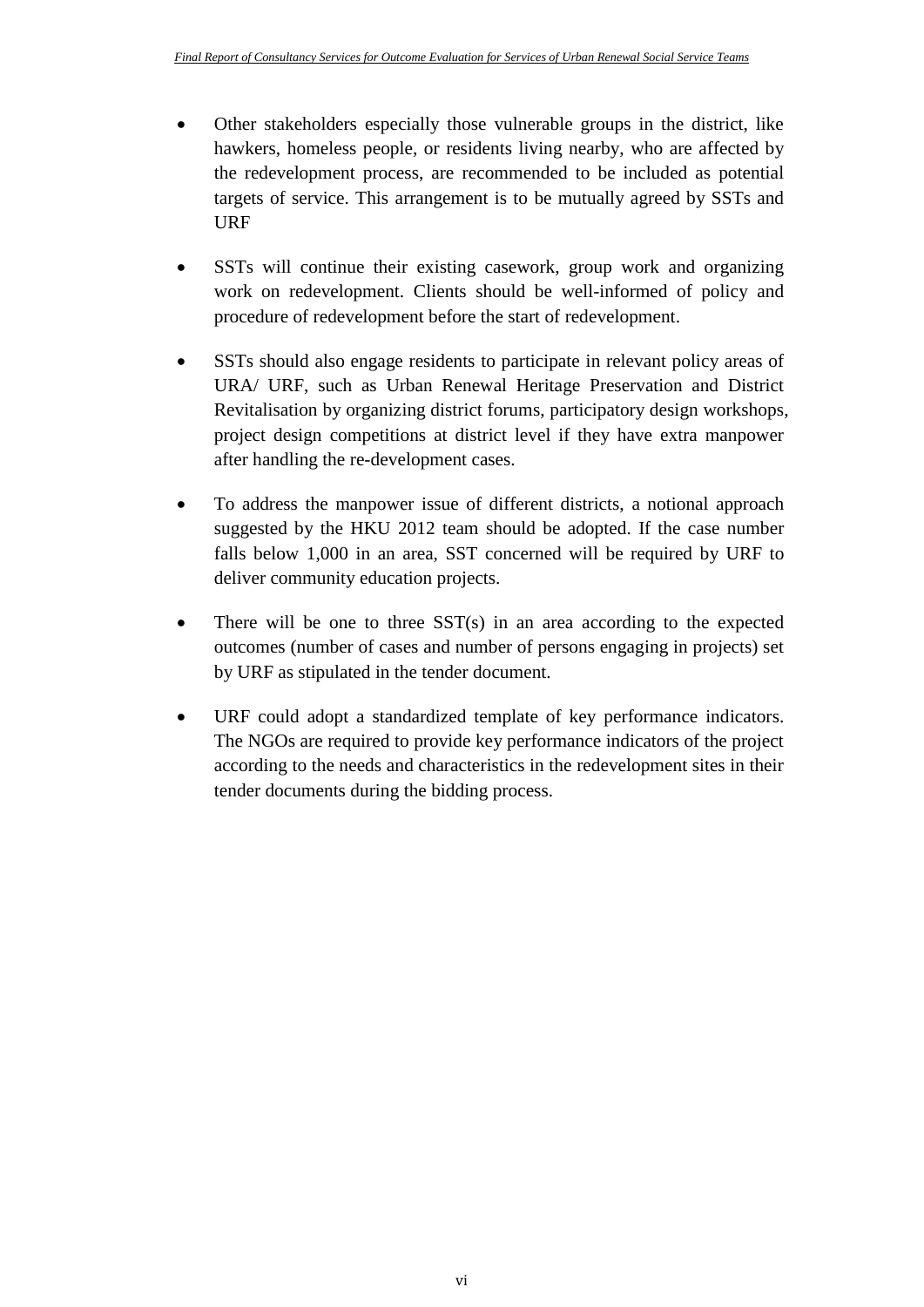### **Contents**

| 1. |                                                                       |  |
|----|-----------------------------------------------------------------------|--|
|    | 1.1 Outcome evaluation for the services of the current SSTs 1         |  |
|    | 1.2 Articulation of the impact of the change in the funder of the SST |  |
|    |                                                                       |  |
| 2. |                                                                       |  |
|    |                                                                       |  |
|    |                                                                       |  |
|    |                                                                       |  |
| 3. |                                                                       |  |
|    |                                                                       |  |
|    |                                                                       |  |
| 4. | 4.1 Comparison between the different arrangements of SSTs under the   |  |
|    |                                                                       |  |
|    |                                                                       |  |
|    | 4.3 Possible directions of improvement suggested by stakeholders 15   |  |
| 5. |                                                                       |  |
|    |                                                                       |  |
|    |                                                                       |  |
|    | Appendix 1: Details of Case interview, Focus Groups and Site Visits25 |  |
|    |                                                                       |  |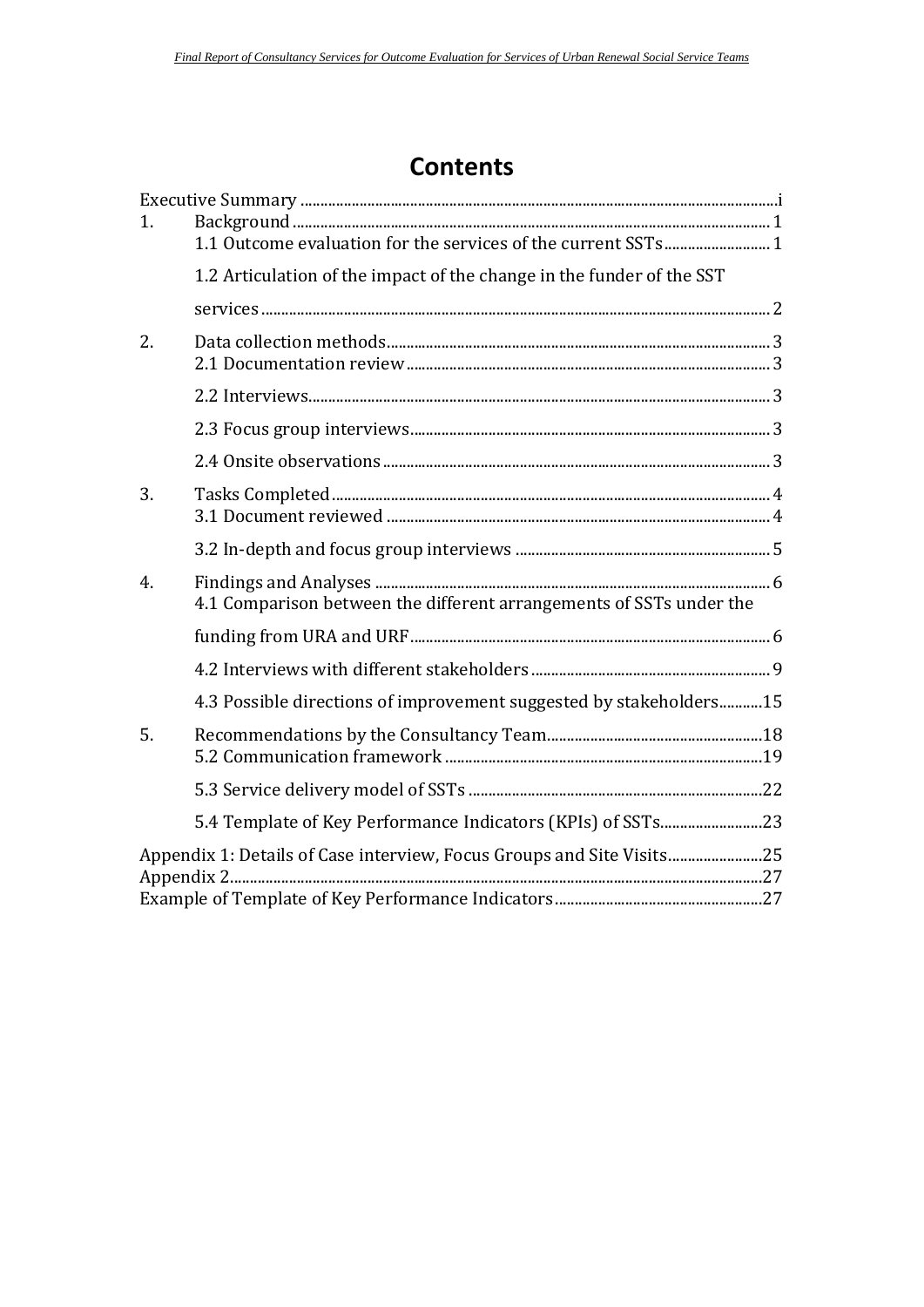### <span id="page-9-0"></span>**1. Background**

The Urban Renewal Fund commissioned Prof. WONG Hung and Prof. WONG Yu Cheung of the Department of Social Work at The Chinese University of Hong Kong to perform "Consultancy to Conduct Outcome Evaluation for Services of Urban Renewal Social Service Teams (SSTs)" on 14 September 2015. The study period lasted from September 2015 to June 2016. This is the final progress report, which reviews the research process, states the results of the study, and articulates the changes on the social service teams due to the change in funder of the SST services from the Urban Renewal Authority (URA) to the Urban Renewal Fund (URF). Based on the comments and feedback of SSTs, the consultancy team also make some specific recommendations to improve the future planning and implementation of SSTs.

According to the tender and proposal of the study, the objectives of this Consultancy are as follows:

- 1. To conduct the outcome evaluation for the services of the current Social Service Teams (SSTs) to enhance service assessment and service planning.
- 2. To articulate any impact of the change in the funder of the SST services from the Urban Renewal Authority (URA) to the Urban Renewal Fund (URF) including the independence of the SSTs and their working relationship with stakeholders.

#### <span id="page-9-1"></span>*1.1 Outcome evaluation for the services of the current SSTs*

In order to define and evaluate the potential outcomes, the research team identified three aspects to be studied. Firstly, we investigated the tender documents, evaluation forms and other relevant documents of URF and SSTs to investigate the outcomes defined by URF. Secondly, the aims and objectives of each SST operating organization were studied. Thirdly, major stakeholders, including owner occupiers, tenants, and shop operators (owners and tenants) were interviewed while their expectation of services outcome were identified and evaluated.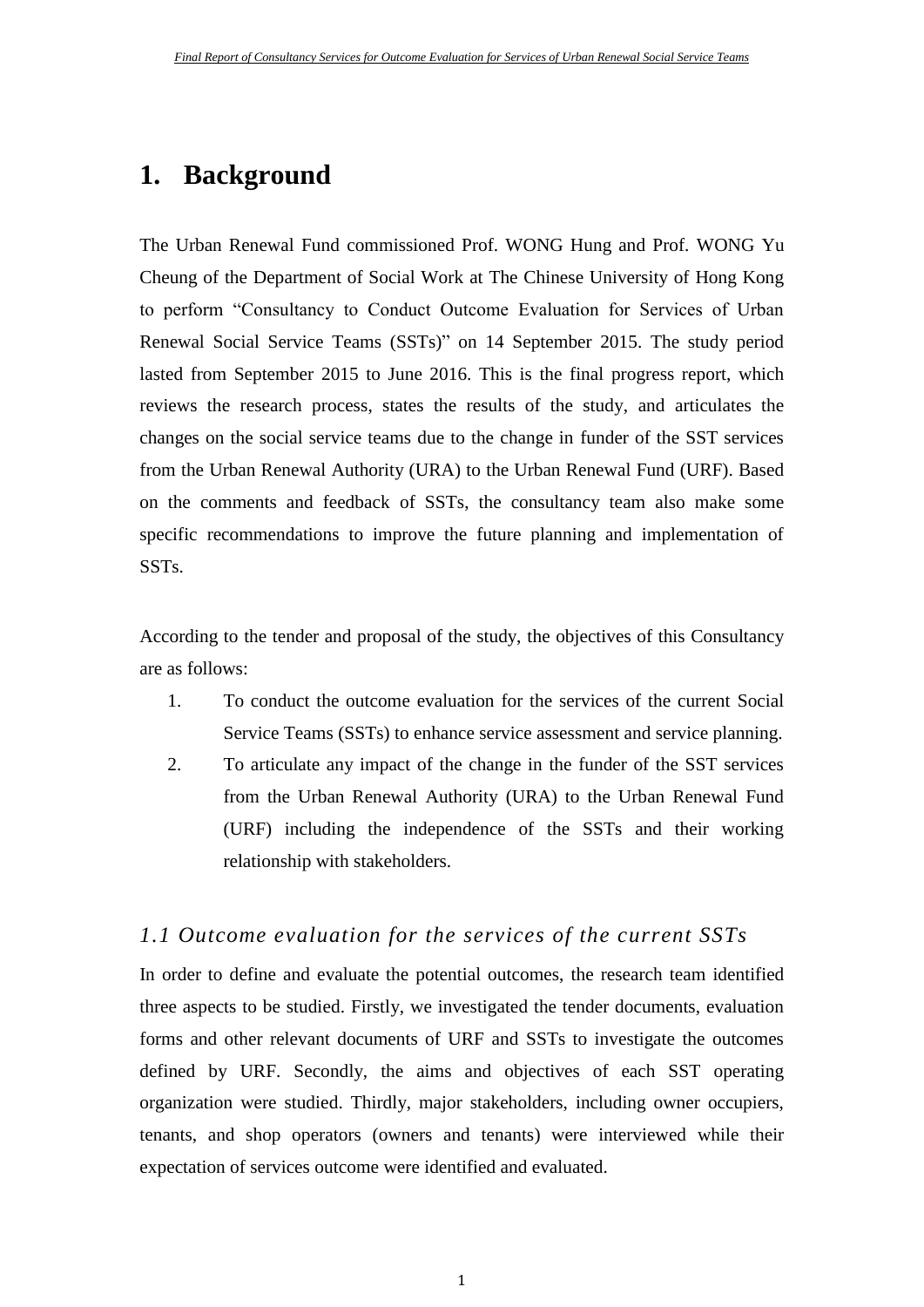### <span id="page-10-0"></span>*1.2 Articulation of the impact of the change in the funder of the SST services*

The examination on the impact of the change in the funder of the SST services from URA to URF was a two-step process. Firstly, previous reviews and studies about the SST services before the change in funder in 2011 were examined. Based on the documentation review, a rating on various factors, including but not limited to SSTs' independence and its working relationship with stakeholders, was derived. Secondly, same factors were evaluated again with the new data collected in this study. A new rating, which was then compared with the old rating so as to assess the impact of the change in the funder, was derived.

The areas of comparison include:

- *i) General*
	- Composition of SSTs and amount of funds available
	- Service team location and geographic coverage of SSTs
	- Reporting and monitoring mechanism (to funding body
- *ii) Engagement of service users and interventions*
	- Self-introduction and rapport building with service users
	- Perception of service users towards the independence of the service teams
	- Nature and amount of service output/outcome
- *iii) Communications with URA and local community leaders*
	- Nature and frequency of communications
	- Availability of information and support
	- Nature of cooperation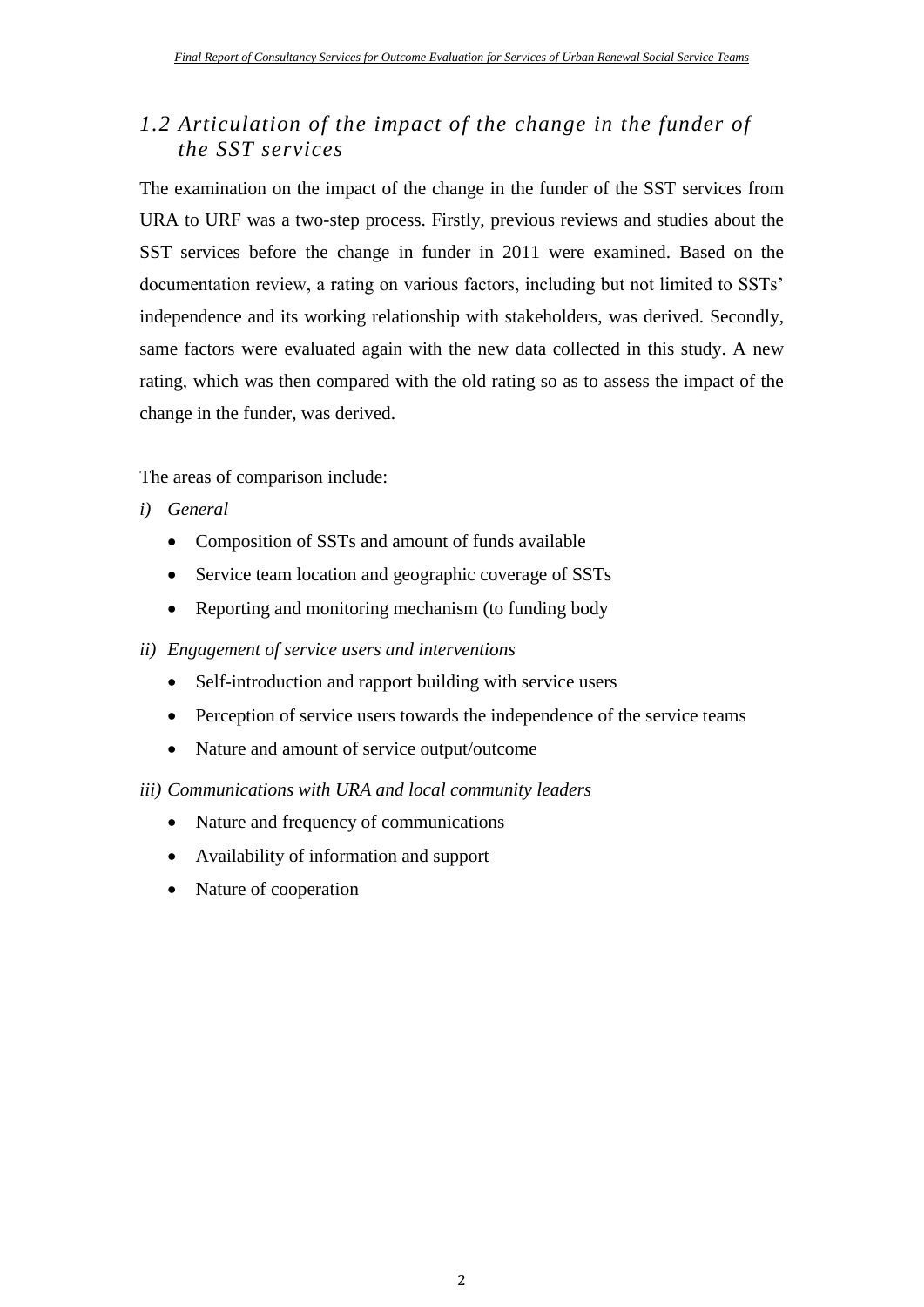### <span id="page-11-0"></span>**2. Data collection methods**

#### <span id="page-11-1"></span>*2.1 Documentation review*

- URA completed two reviews of the SST services in April 2008 and October 2009. Relevant documentation of the reviews, provided by URA, was examined.
- URF completed another study on the operation of SSTs in August 2012 (Our research team member, Prof. WONG Yu Cheung took part in the study). The relevant documentation was reviewed again.
- Relevant materials on SSTs of the Urban Renewal Strategy Review conducted in 2008-2011 were reviewed.

#### <span id="page-11-2"></span>*2.2 Interviews*

- Senior managers of URA who monitored the performance of SSTs under the previous URA system.
- Senior managers of URA who worked closely with SSTs in URA redevelopment projects.
- Senior managers of URF who monitor the work of the existing SSTs.
- Supervisors of the existing SSTs funded by URF.
- A total of 8 in-depth / focus group interviews were conducted with the workers of SSTs.

#### <span id="page-11-3"></span>*2.3 Focus group interviews*

- Major stakeholders, including affected owners, tenants, shop operators (owners and tenants).
- Frontline social workers of the existing SSTs.
- A total of three focus group interviews of users were conducted. Participants were selected to include respondents from different demographic background, such as age and gender, and specifically, we included new arrivals, older persons, ethnic minorities, and so forth.

#### <span id="page-11-4"></span>*2.4 Onsite observations*

 Three onsite observations were conducted to Christian Family Service Centre (26/1/2016), The Salvation Army (11/3/2016) and St. James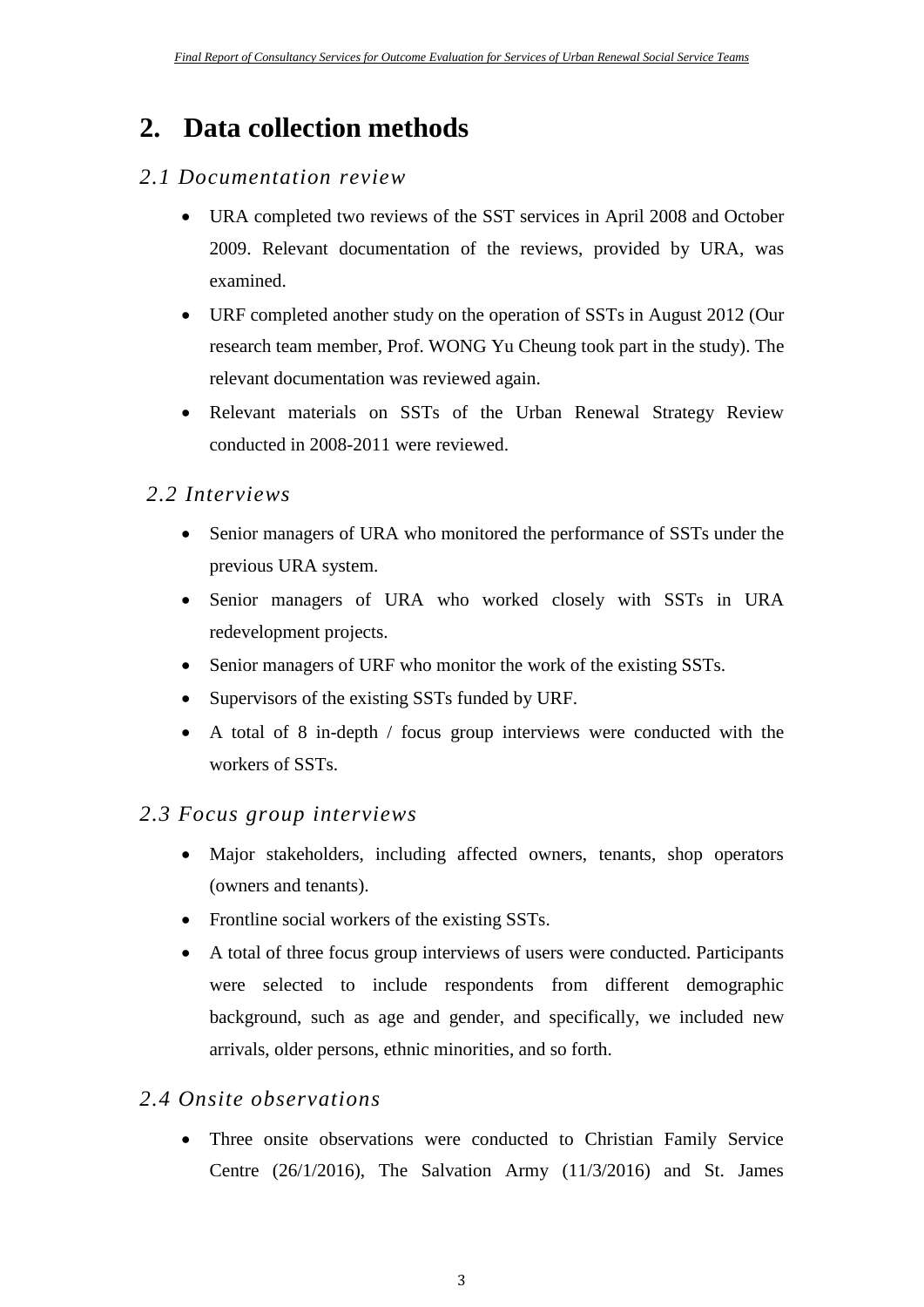Settlement (1/4/2016) to observe the working environment at the office, the atmosphere and activities at these centres.

# <span id="page-12-0"></span>**3. Tasks Completed**

### <span id="page-12-1"></span>*3.1 Document reviewed*

| <b>Review Date</b> | <b>Document</b>                                                                                                                                                                                      |
|--------------------|------------------------------------------------------------------------------------------------------------------------------------------------------------------------------------------------------|
| Sept 2015          | Invitation to Tender for the Running of Urban Renewal Social<br>Service Team for Services in Hong Kong Island (August 2012)                                                                          |
| Sept 2015          | SST Quarterly/Annual Report Form (December 2014)                                                                                                                                                     |
| Sept 2015          | Performance Evaluation Form of SST (June 2013)                                                                                                                                                       |
| Oct 2015           | Legislative Council Panel on Planning, Lands and Works, Work<br>Plans of The Urban Renewal Authority, CB(1) 825/01-02(01)<br>(Jan 2002)                                                              |
| Oct 2015           | Meeting of the Panel on Planning, Lands and Works on<br>23.11.2004 -- Government/URA's Response to Concerns<br>Raised by Organizations/Deputations at the Meeting,<br>CB(1)1202/04-05(02) (Mar 2005) |
| Oct 2015           | Legislative Council Brief -- People First: A District-Based And<br>Public Participatory Approach To Urban Renewal Urban<br>Renewal Strategy Review, CB(1)1157/09-10(03) (Oct 2010)                   |
| Oct 2015           | Urban Renewal Strategy -- People First: A District-Based And<br>Public Participatory Approach To Urban Renewal Urban<br>Renewal (Feb 2011)                                                           |
| Nov 2015           | The Study on The Future Directions of Providing Social Work<br>Services within the New Urban Renewal Strategy to be<br>Formulated by HKU team (July 2010)                                            |
| Nov 2015           | Consultancy Study to Review the Appointment of Urban<br>Renewal Social Service Teams for Services to Residents<br>Affected by URA-implemented Redevelopment Projects by<br>HKU team (Aug 2012)       |
| April 2016         | Documentation Review of current contract and report forms of<br><b>SSTs</b>                                                                                                                          |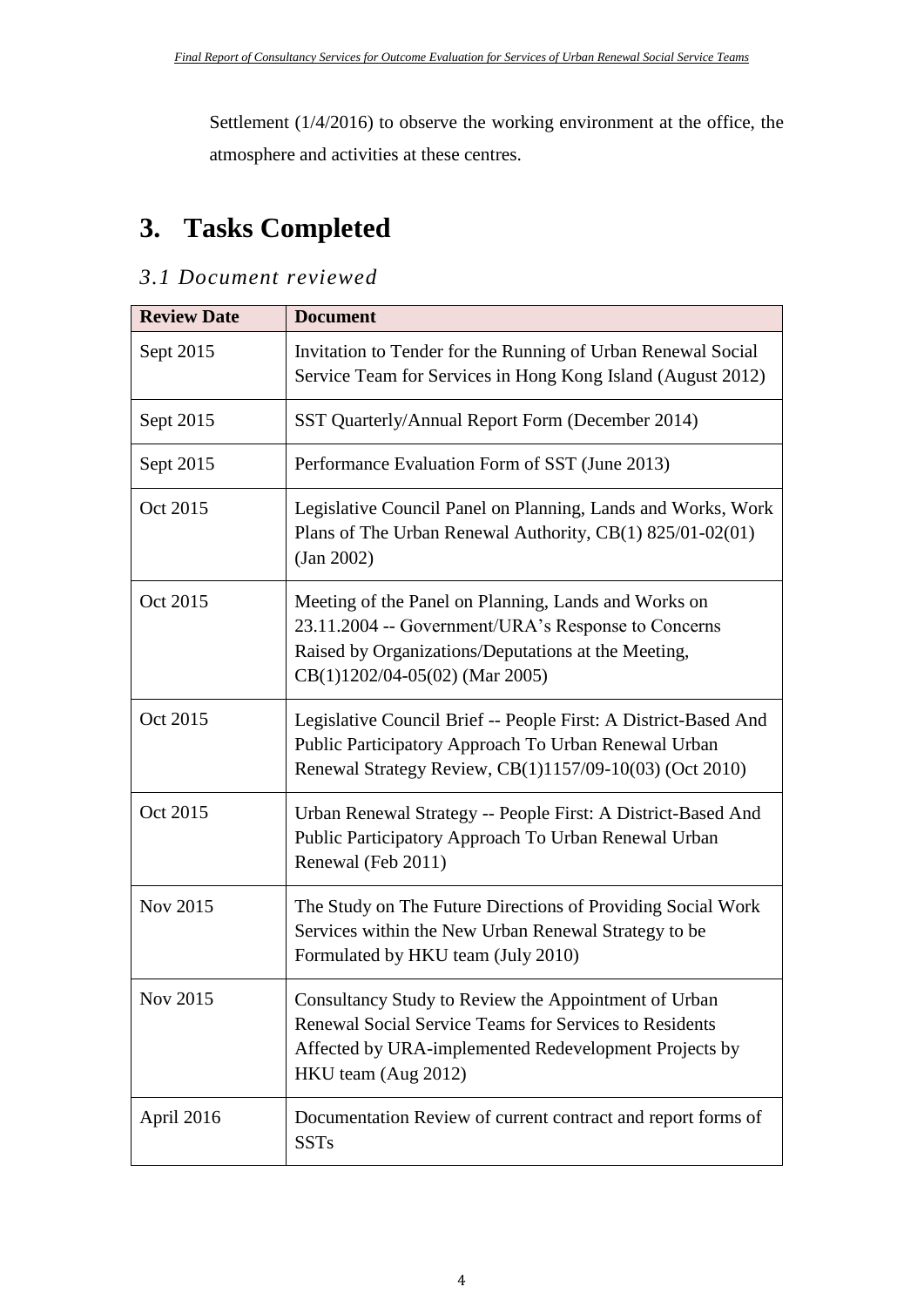| <b>Date</b> | <b>Interview / Focus Group</b>                                                                                                                                                                                                  | <b>Target</b>                            | <b>Participants</b> |
|-------------|---------------------------------------------------------------------------------------------------------------------------------------------------------------------------------------------------------------------------------|------------------------------------------|---------------------|
| 15 Oct 2015 | <b>URF</b>                                                                                                                                                                                                                      | Manager                                  | $\overline{2}$      |
| 16 Oct 2015 | <b>URA</b>                                                                                                                                                                                                                      | Managers                                 | $\overline{4}$      |
| 16 Oct 2015 | <b>URA</b>                                                                                                                                                                                                                      | Managers                                 | $\overline{2}$      |
| 4 Nov 2015  | <b>St. James Settlement</b>                                                                                                                                                                                                     | Service in Charge,<br><b>Team Leader</b> | $\overline{2}$      |
| 11 Nov 2015 | The Salvation Army                                                                                                                                                                                                              | Supervisor                               | $\mathbf{1}$        |
| 11 Nov 2015 | <b>Christian Family Service Centre</b>                                                                                                                                                                                          | Supervisor                               | $\overline{2}$      |
| 17 Nov 2015 | The Salvation Army                                                                                                                                                                                                              | Team Leader,<br><b>Social Worker</b>     | 11                  |
| 18 Nov 2015 | <b>Christian Family Service Centre</b>                                                                                                                                                                                          | Team Leader,<br><b>Social Worker</b>     | $\overline{4}$      |
| 26 Jan 2016 | <b>Christian Family Service Centre</b>                                                                                                                                                                                          | Clients & on-site<br>visit               | 5                   |
| 11 Mar 2016 | The Salvation Army                                                                                                                                                                                                              | Clients & on-site<br>visit               | 9                   |
| 1 Apr 2016  | <b>St. James Settlement</b>                                                                                                                                                                                                     | Clients & on-site<br>visit               | $\overline{4}$      |
| May 2016    | Telephone and mail invitation<br>were sent to District Council<br>Members and Legislative<br>Councilors, asking if they<br>would like to participate in<br>focus group about the work of<br>SSTs, but response was<br>negative. |                                          |                     |

#### <span id="page-13-0"></span>*3.2 In-depth and focus group interviews*

In conclusion, 95% of the tasks were completed by June 2016. The only incomplete task was organizing focus group interviews with the Members of District Council and Legislative Council.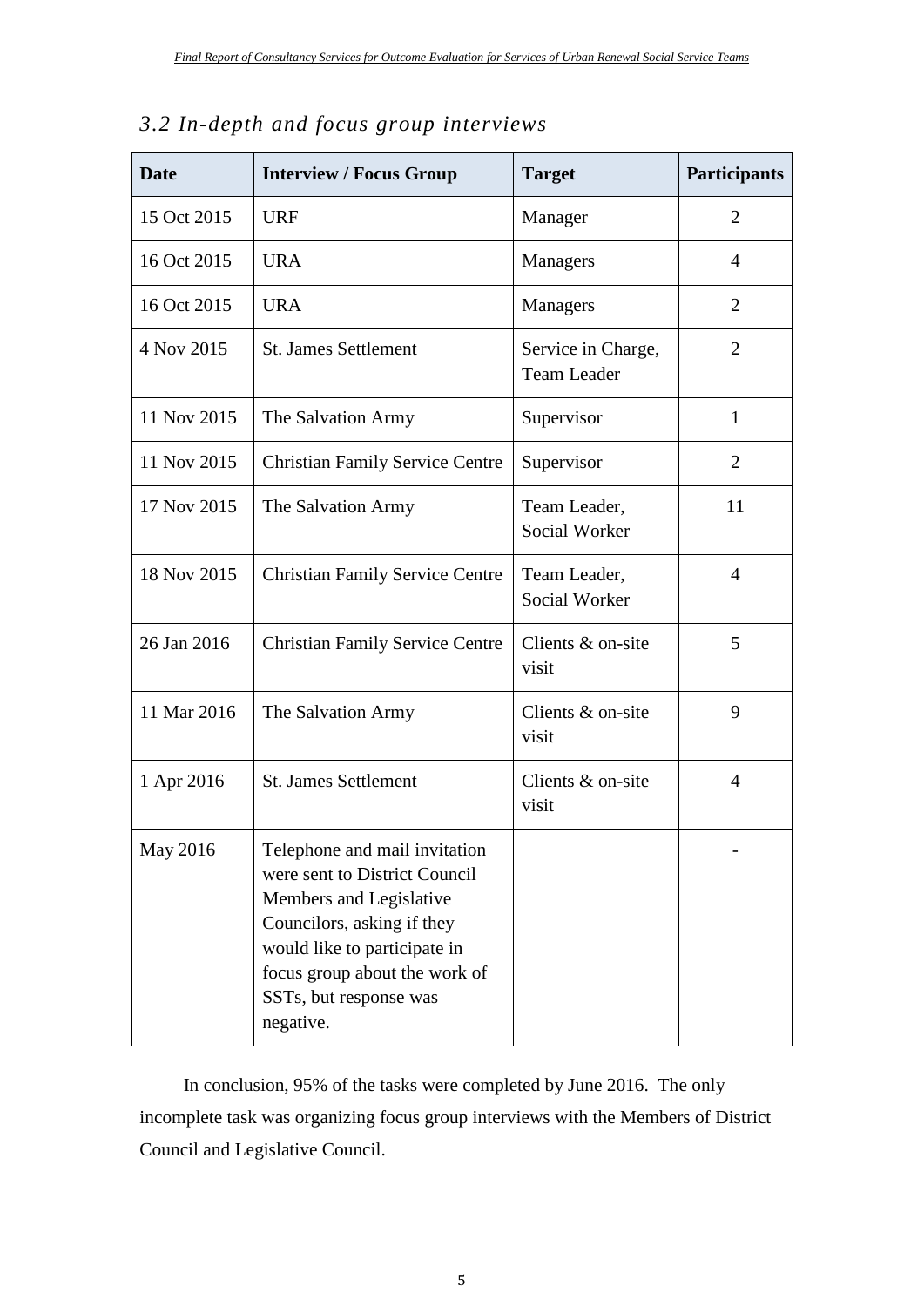## <span id="page-14-0"></span>**4. Findings and Analyses**

<span id="page-14-1"></span>*4.1 Comparison between the different arrangements of SSTs under the funding from URA and URF*

|                       | <b>Funded by URA</b>                                                                                                                                                                                                                                                                                                                                                                                                                                                                                                                                                                                                                                                                                                                                                                                                                                                    | <b>Funded by URF</b>                                                                                                                                                                                                                                                                                                                                                                                                                                                           | <b>Impacts</b>                                                                                                                                                         |
|-----------------------|-------------------------------------------------------------------------------------------------------------------------------------------------------------------------------------------------------------------------------------------------------------------------------------------------------------------------------------------------------------------------------------------------------------------------------------------------------------------------------------------------------------------------------------------------------------------------------------------------------------------------------------------------------------------------------------------------------------------------------------------------------------------------------------------------------------------------------------------------------------------------|--------------------------------------------------------------------------------------------------------------------------------------------------------------------------------------------------------------------------------------------------------------------------------------------------------------------------------------------------------------------------------------------------------------------------------------------------------------------------------|------------------------------------------------------------------------------------------------------------------------------------------------------------------------|
| General               |                                                                                                                                                                                                                                                                                                                                                                                                                                                                                                                                                                                                                                                                                                                                                                                                                                                                         |                                                                                                                                                                                                                                                                                                                                                                                                                                                                                |                                                                                                                                                                        |
| Policy<br>requirement | Under Section 33 of<br>$\bullet$<br>the Urban Renewal<br>Strategy (URS) (2001),<br>"the URA should set<br>up an urban renewal<br>social service team in<br>each of the nine target<br>areas to provide<br>assistance and advice<br>to residents affected by<br>URA's redevelopment<br>projects. Such a team<br>should operate<br>independently and<br>should preferably be<br>in place before the<br>first redevelopment<br>project has actually<br>commenced in a target<br>area."<br>The new URS<br>$\bullet$<br>(February, 2011) stated<br>that the SSTs will be<br>funded by the URF<br>which is set up with<br>endowment from the<br>URA (Article 39). The<br>SSTs will directly<br>report to the Board of<br>Trust Fund. The aim of<br>this construction to<br>make the SSTs more<br>independent from the<br>URA, at least, to be<br>seen as more<br>independent. | The UR Fund Limited<br>$\bullet$<br>is incorporated to act<br>as the trustee of the<br><b>Urban Renewal Trust</b><br>Fund as provided in<br>the URS promulgated<br>by the Development<br>Bureau in February<br>2011.<br>The UR Fund Limited<br>$\bullet$<br>shall fund the Team<br>in designated districts<br>for providing<br>assistance and<br>counseling services to<br>the owners and<br>residents affected by<br>the redevelopment<br>projects implemented<br>by the URA. | SSTs express a<br>$\bullet$<br>stronger sense of<br>professional autonomy<br>and were seen to be<br>more independent by<br>service users in the<br>redevelopment sites |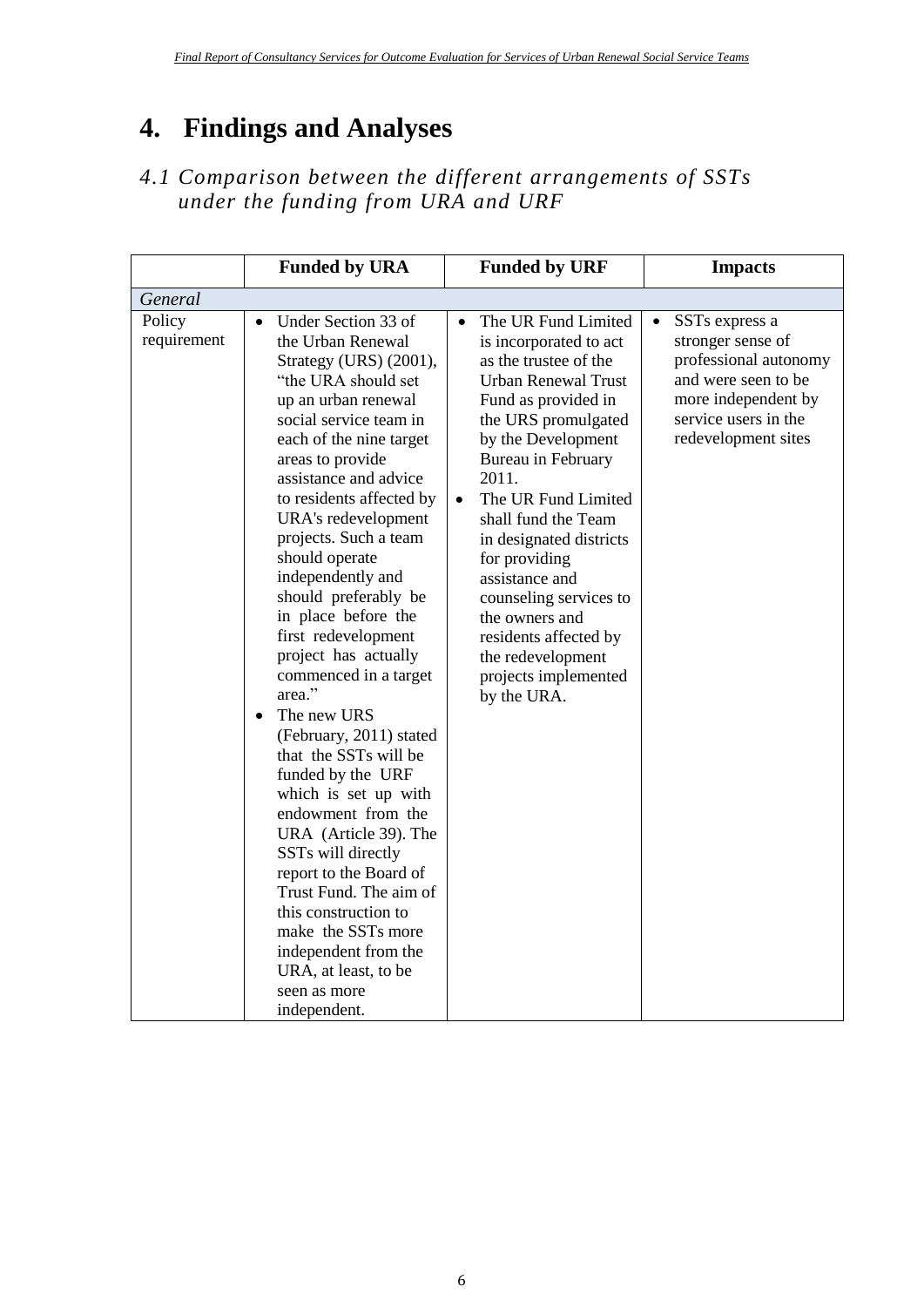| Composition<br>of SSTs and<br>amount of<br>funds<br>available | In April 2008, under<br>$\bullet$<br>the funding of URA,<br>the required<br>composition of a SST<br>was:<br>1 Team Leader (social<br>work (SW) degree $+3$<br>years working<br>experience); and 2<br>Team members (social<br>work diploma holders<br>(or equivalent) $+2$<br>years working<br>experience).                                                                                                                                     | Since 2015, under the<br>$\bullet$<br>funding of URF, the<br>composition of each<br>SST was:<br>1/5 Team Supervisor<br>(5 years' experience<br>preferably in<br>Community Work); 1<br>Team Leader (SW<br>Degree $+3$ years<br>relevant working<br>experience & above);<br>2 Team Members<br>(SW Diploma/<br>Associate Degree $+2$<br>years relevant<br>working experience);<br>and 1 clerical<br>assistant | Additional manpower<br>$\bullet$<br>for supervision and<br>clerical support<br>enables social workers<br>in the SST to<br>concentrate their work<br>on frontline service<br>with users.<br>Supervisors take up<br>major responsibility to<br>liaise with URF and<br>URA. |
|---------------------------------------------------------------|------------------------------------------------------------------------------------------------------------------------------------------------------------------------------------------------------------------------------------------------------------------------------------------------------------------------------------------------------------------------------------------------------------------------------------------------|------------------------------------------------------------------------------------------------------------------------------------------------------------------------------------------------------------------------------------------------------------------------------------------------------------------------------------------------------------------------------------------------------------|--------------------------------------------------------------------------------------------------------------------------------------------------------------------------------------------------------------------------------------------------------------------------|
|                                                               | In 2002, when URA<br>$\bullet$<br>first funded SSTs, the<br>annual funding for<br>operating each SST<br>included a fixed lump<br>sum fee of HKD<br>600,000 and a ceiling<br>cost of HKD 100,000<br>for programme-related<br>expenses.<br>In 2008, URA started<br>$\bullet$<br>to provide a total staff<br>cost of HKD 2,250,000<br>for a 2-year SST<br>contract, with an<br>increase of HKD<br>1,050,000 or 87.5% of<br>existing contract sum. | Around HKD 750,000<br>$\bullet$<br>fixed lump-sum fee,<br>annual MPS<br>adjustment, and 10%<br>out of pocket<br>reimbursement<br>(including programme<br>$cost + 5%$<br>administration cost +<br>1% staff development<br>cost)                                                                                                                                                                             | More secure funding<br>$\bullet$<br>on programme and<br>administration enables<br>better planning and<br>administration of the<br>NGOs in running<br>SST <sub>s</sub> .                                                                                                  |
|                                                               | • 2-year contract + 1-<br>year follow up services<br>(at most 2 times)                                                                                                                                                                                                                                                                                                                                                                         | • $2$ -year + 2-year<br>contract (subject to<br>satisfactory<br>performance of the<br>SST in the first two<br>years)                                                                                                                                                                                                                                                                                       | Longer contract period<br>allows longer term<br>programme and<br>manpower planning of<br>the SSTs.                                                                                                                                                                       |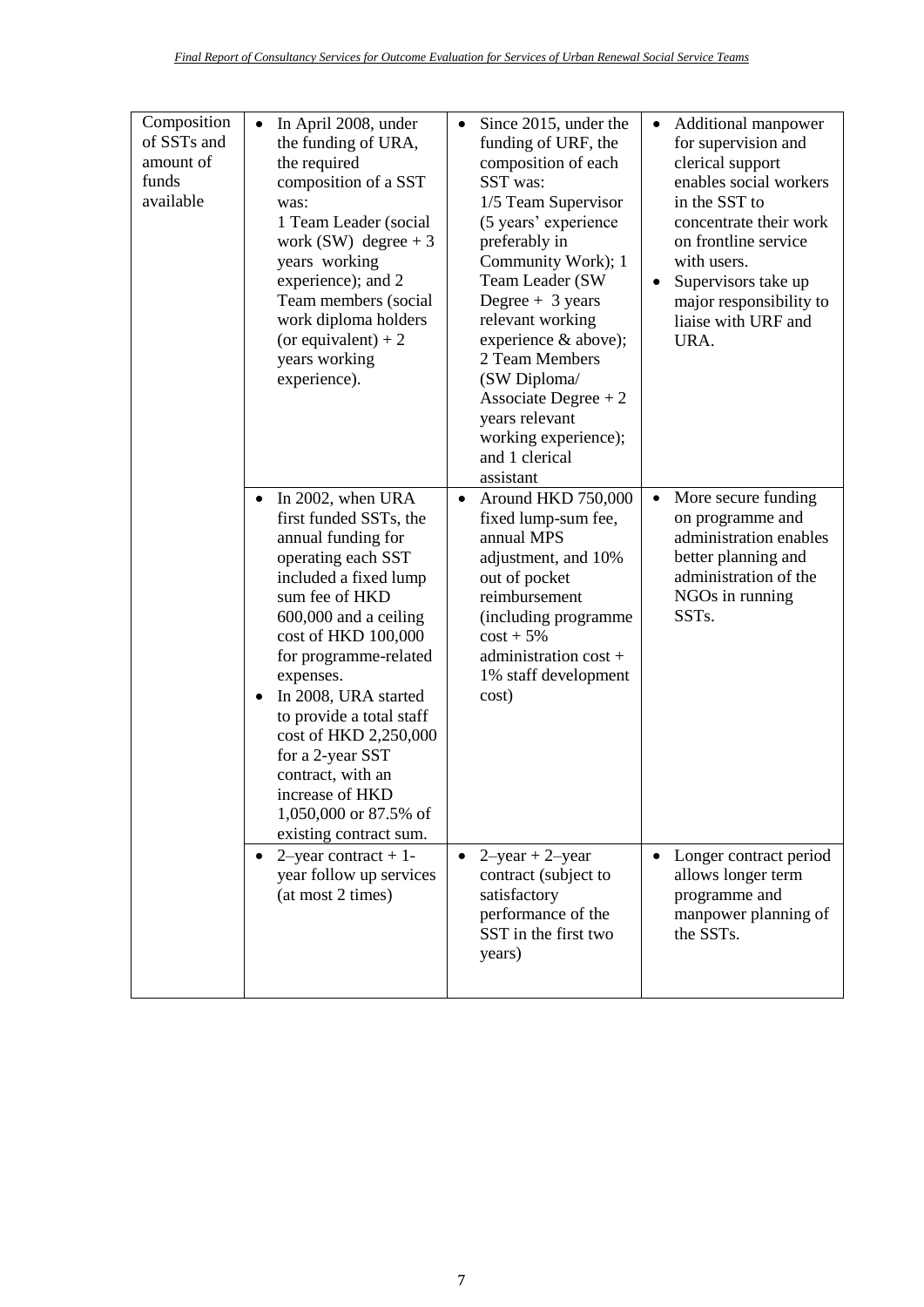| Service team<br>location and<br>geographic<br>coverage of<br><b>SSTs</b> | In 2002, three NGOs<br>$\bullet$<br>run three teams in<br>Wanchai, Tai Kok Tsui<br>and Sham Shui Po.<br>In 2010, URA engaged<br>$\bullet$<br>three NGOs to provide<br>SST services to seven<br>of the nine target<br>areas, except for Yau<br>Tong and Tsuen<br>Wan.<br>In 2012 review, the<br>٠<br><b>HKU</b> team<br>recommended the<br>location and<br>geographical coverage<br>of SST as follows:<br>1. Hong Kong Island;<br>2. Sham Shui Po and<br>Yau Tsim Mong<br>[possibly including]<br>the New Territories<br>West];<br>3. Kowloon City,<br>Wong Tai Sin, and<br>Kwun Tong (except<br>Kwun Tong Town<br>Centre) [possibly<br>include the New | In 2016, three NGOs<br>$\bullet$<br>run three teams in<br><b>Central and Western</b><br>District, Kwun Tong<br>and Kowloon City, as<br>well as Yau Tsim<br>Mong and Sham Shui<br>Po.                                                                                                                                                                       | The location and the<br>$\bullet$<br>boundaries of the SSTs<br>under the URF have<br>been changing in<br>recent years, owing to<br>the launch of new<br>projects, which are<br>smaller in scale.<br>Salvation Army is<br>$\bullet$<br>running more projects<br>than the other two<br>NGO <sub>s.</sub> |
|--------------------------------------------------------------------------|--------------------------------------------------------------------------------------------------------------------------------------------------------------------------------------------------------------------------------------------------------------------------------------------------------------------------------------------------------------------------------------------------------------------------------------------------------------------------------------------------------------------------------------------------------------------------------------------------------------------------------------------------------|------------------------------------------------------------------------------------------------------------------------------------------------------------------------------------------------------------------------------------------------------------------------------------------------------------------------------------------------------------|--------------------------------------------------------------------------------------------------------------------------------------------------------------------------------------------------------------------------------------------------------------------------------------------------------|
| Reporting<br>and<br>monitoring<br>mechanism<br>(to funding<br>body)      | <b>Territories East]</b><br>SSTs needed to submit<br>$\bullet$<br>the Performance<br><b>Evaluation Forms in</b><br>six-month periods and<br>Quarterly Reports on<br>case progress and<br>statistics to URA.<br>Regular work meetings<br>٠<br>between the URA and<br>the SSTs were held to<br>ensure that both sides<br>knew the current stage<br>of project development<br>and the work plans of<br>their partners for<br>facilitating SSTs to<br>make better plans for<br>their work and<br>provide better services<br>to the affected<br>residents.                                                                                                  | NGOs running SSTs<br>$\bullet$<br>are required to submit<br>reports to URF<br>regarding the<br>following items:<br>1. annual work plans<br>and annual reports;<br>2. quarterly reports<br>within 30 days on<br>completion of each<br>quarter within the<br>Service Period;<br>and<br>3. quarterly service<br>reports in the<br>format provided<br>by URFL. | The requirement of<br>$\bullet$<br>reporting procedure<br>and format under the<br>URF is systematic and<br>structured.<br>Accordingly, the SSTs<br>reported that they need<br>to have some work<br>plans than before.                                                                                  |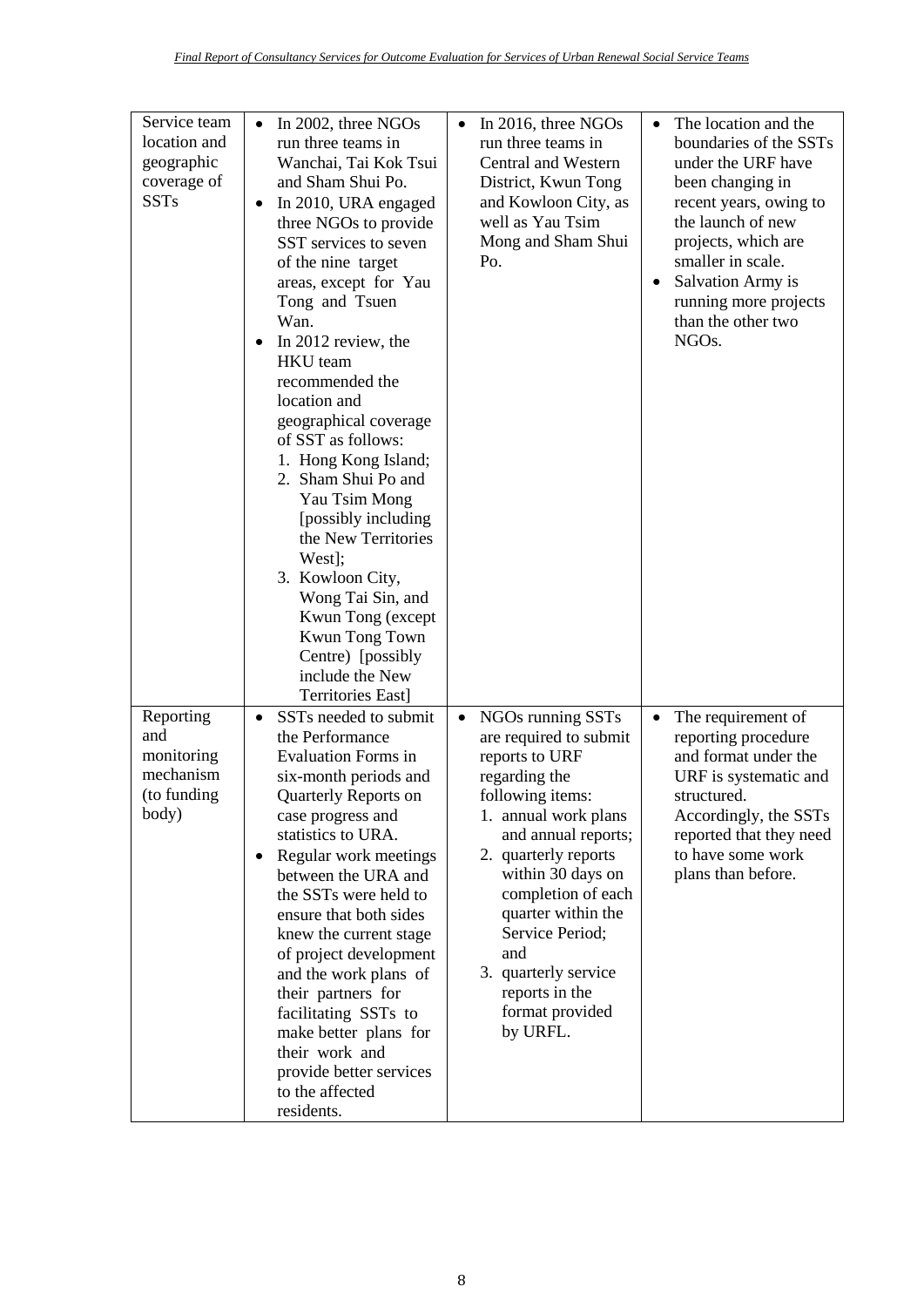In summary, the setup and arrangement of URF was to allow SSTs to become more independent from URA. This was the expected outcome of the policy and the Urban Renewal Strategy. The funding arrangement under URF enabled SSTs to have additional manpower for supervision and clerical supports, which allowed social workers in the SSTs to concentrate their work on frontline service. The inclusion of programme cost and staff development cost in the fixed lump sum fee enables better planning and administration of SSTs. The extension of second contract term from one year to two years allows programme and manpower planning to be conducted a longer time span.

#### <span id="page-17-0"></span>*4.2 Interviews with different stakeholders*

#### **Expected Roles/Function/Outcomes**

|             |           | <b>Expected Roles/Function/Outcomes</b>                                 |
|-------------|-----------|-------------------------------------------------------------------------|
| <b>URA</b>  |           | URA expected that the work of the SSTs could make the clearance of      |
|             |           | the site more smoothly; could enable clients to understand procedures   |
|             |           | and matters on clearance. The social workers, who act as a third party, |
|             |           | could establish better relationship with the clients through different  |
|             |           | activities.                                                             |
|             | ٠         | In order to better assist the affected residents in URA's redevelopment |
|             |           | projects, relevant staff of URA expressed that they needed to know the  |
|             |           | progress of individual cases being handled by SSTs with a view to       |
|             |           | resolving the problems being faced by the residents together with SSTs, |
|             |           | not the details about SSTs' activities.                                 |
| <b>URF</b>  | ٠         | URF should be independent from URA.                                     |
|             | $\bullet$ | URF, URA and SSTs should jointly participate in the decision making     |
|             |           | process.                                                                |
| <b>SSTs</b> | $\bullet$ | SSTs should explore difficulties faced by residents and try to help     |
|             |           | them.                                                                   |
|             | ٠         | SSTs should not have the responsibility to act on behalf of the URA to  |
|             |           | urge the residents to move away and to acquire the flats.               |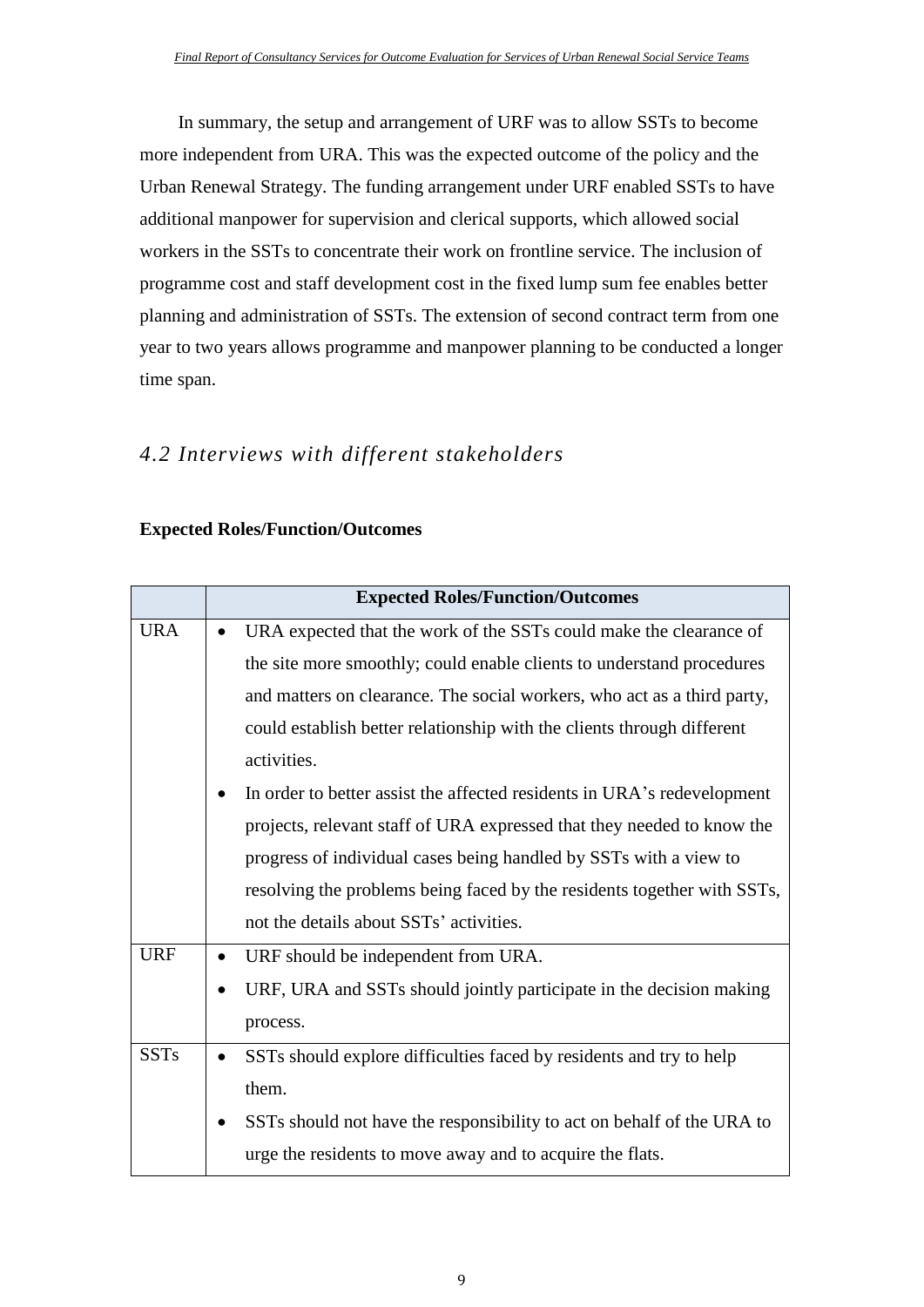| <b>Users</b> | $\bullet$ | Most users appreciated the emotional support, information and advice     |
|--------------|-----------|--------------------------------------------------------------------------|
|              |           | giving services of the SSTs, no matter during period of the URA and      |
|              |           | URF.                                                                     |
|              |           | Some users commented that the URA used tactics to divide residents       |
|              |           | into different groups while the SSTs tended to limit their organizing    |
|              |           | role. They wished that SSTs could liaise and organize residents to build |
|              |           | up their solidarity.                                                     |

Different stakeholders carried different expectation regarding the roles and function of the SSTs as well as the outcomes of the SST services. URA expected the work of SSTs to provide assistance and advice to residents affected by URAimplemented redevelopment projects to facilitate the carrying out of urban renewal on a "people first" approach in accordance with the Urban Renewal Strategy. URF expected themselves to serve as a facilitator between SSTs and URA in order to enhance independence of SSTs. On the other hand, SSTs expected that they could perform a helping and assisting role to understand and alleviate users' difficulties and problems. The users appreciated the emotional support and advice giving services of SSTs, they expected that SSTs could liaise and organize residents to build up their solidarity.

|             |           | <b>Achieved Outcomes</b>                                               |
|-------------|-----------|------------------------------------------------------------------------|
| <b>URA</b>  | $\bullet$ | URA does not directly monitor the work over SSTs, URA can only         |
|             |           | require SSTs to handle cases when needed.                              |
| <b>URF</b>  | $\bullet$ | Serves as a facilitator of SSTs at two levels: project-based and case- |
|             |           | based.                                                                 |
|             | $\bullet$ | Helps clarify misunderstandings between URA and SSTs.                  |
| <b>SSTs</b> | $\bullet$ | Give information and advices to individual cases during different      |
|             |           | phases of redevelopment.                                               |
|             | $\bullet$ | Provide essential emotional support and empathy to handle disrupted    |
|             |           | emotion of the residents.                                              |

#### **Achieved Outcomes**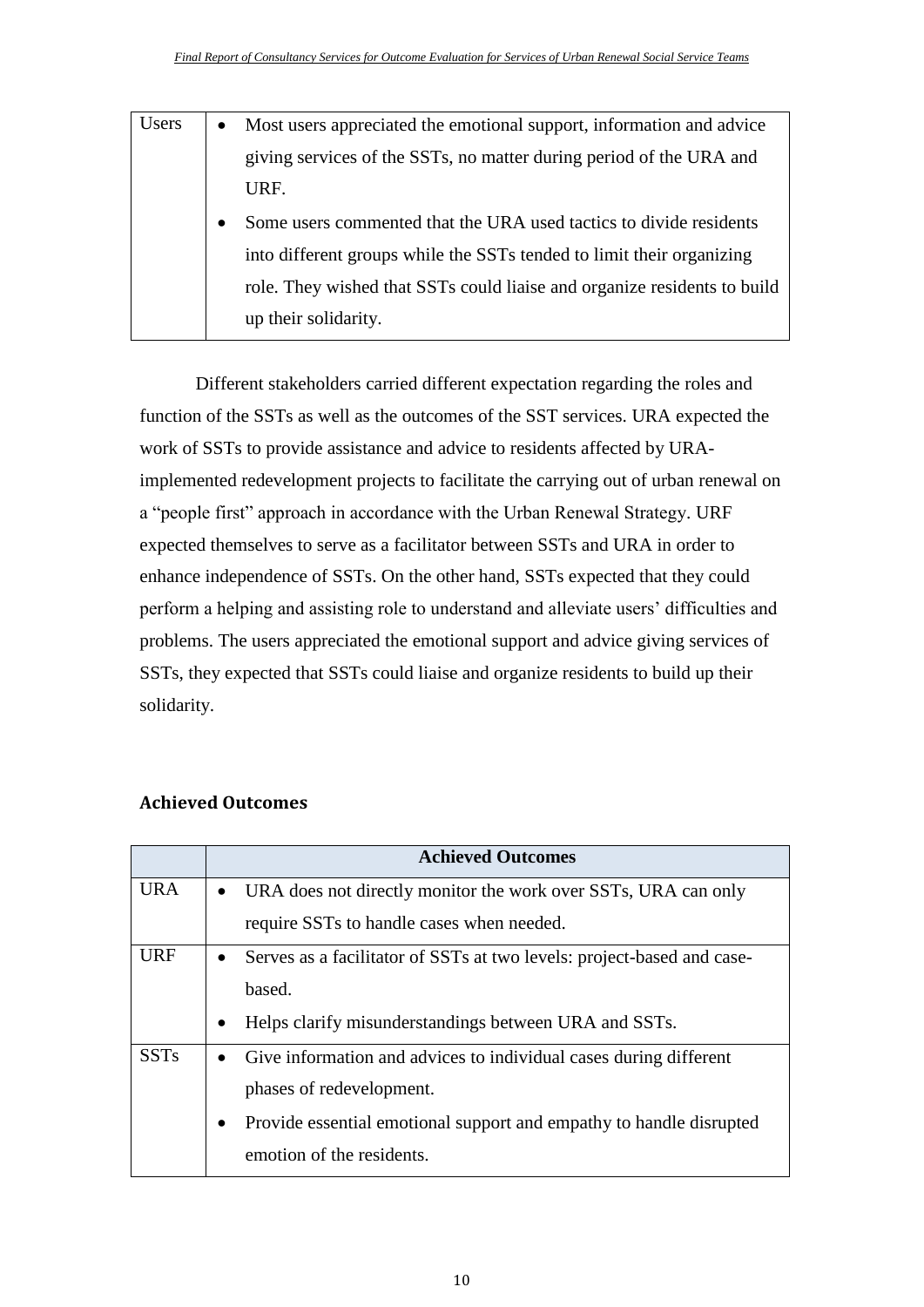|       |           | Organize activities, groups and meetings to increase interaction and     |
|-------|-----------|--------------------------------------------------------------------------|
|       |           | linkage among residents.                                                 |
|       | ٠         | Facilitate a self-help and mutual help atmosphere among residents by     |
|       |           | asking experienced residents to share their own experiences and          |
|       |           | information.                                                             |
| Users |           | Appreciated SST workers' assistance in releasing their stress and        |
|       |           | pressure in facing the difficult situations during redevelopment.        |
|       | $\bullet$ | Acknowledged that SST workers provide necessary information and          |
|       |           | advice about what to do and that they really help them in handling their |
|       |           | situations.                                                              |
|       | $\bullet$ | Acknowledged that SST workers organize residents with similar            |
|       |           | backgrounds and problems through forming a platform to share             |
|       |           | information and mutual support.                                          |
|       | ٠         | Recognized that SST workers provide successful cases and examples        |
|       |           | from other districts, which empower the residents.                       |

After the new funding arrangement under URF, URA found that it could not directly monitor the work over SSTs, so that the communication was not so smooth as before. URF reviewed that they can serve as a facilitator between URA and SSTs, which helped to clarify misunderstanding between the two parties. The SSTs viewed that they could successfully deliver the essential outcomes as stated in the tenders for giving advice, providing emotional support, enhancing linkage and facilitating selfhelp and mutual help atmosphere. The users agreed with the outcomes reported by the SSTs and appreciated the forming of platform among users to share information and to provide mutual help.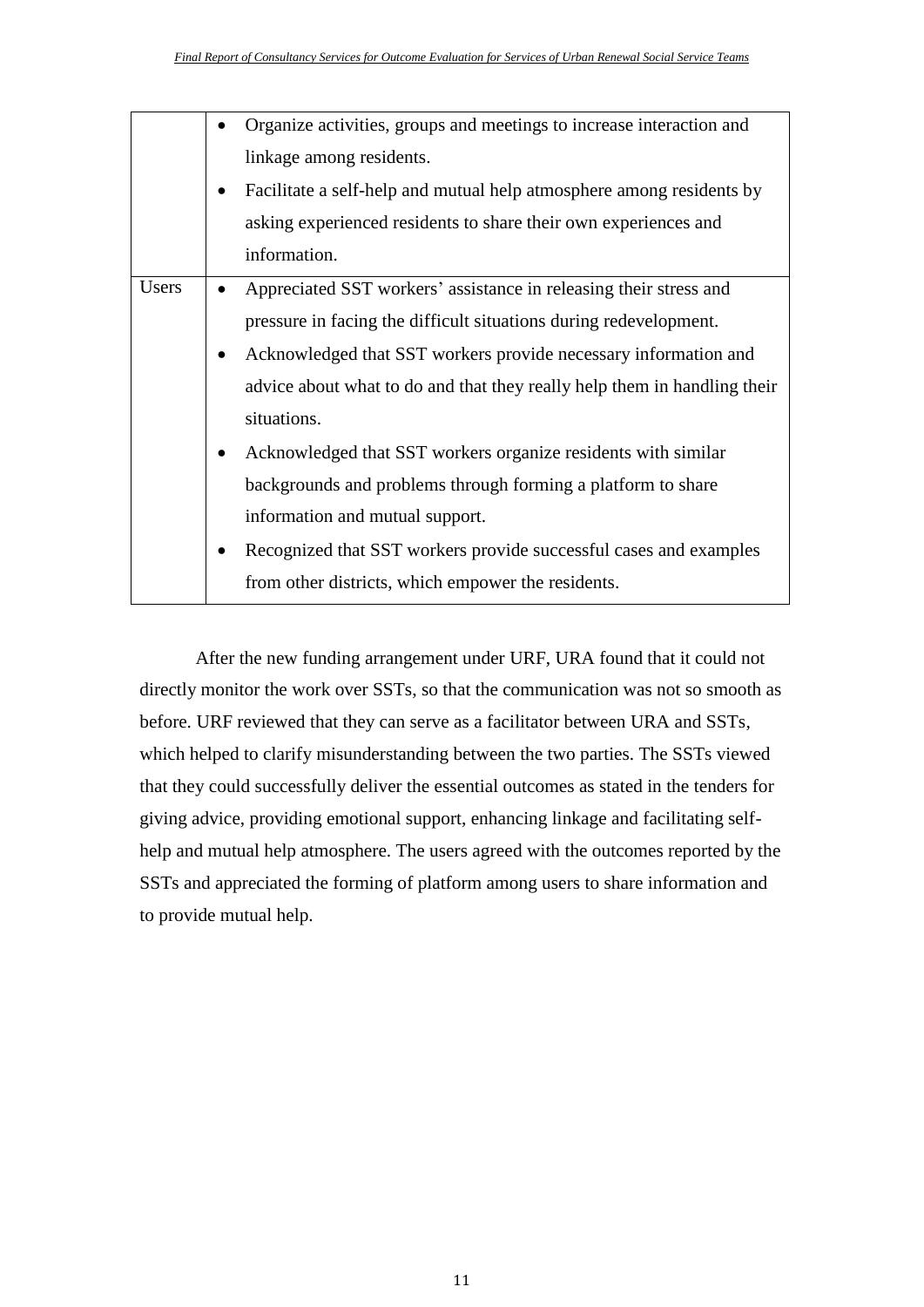### **Perceived Impacts due to Change in the Source of Funding from URA to URF**

|            | Perceived Impacts due to Change in the Source of Funding from |                                                                       |
|------------|---------------------------------------------------------------|-----------------------------------------------------------------------|
|            |                                                               | <b>URA to URF</b>                                                     |
| <b>URA</b> |                                                               | Increasing independence of SSTs is achieved.                          |
|            | ٠                                                             | Setting up independent offices of the SSTs demonstrates that SSTs are |
|            |                                                               | not directly linked to URA; this helps reduce the "less independent   |
|            |                                                               | image" of SSTs.                                                       |
|            | ٠                                                             | Longer time is needed or time-lag exists for communication between    |
|            |                                                               | URA and SSTs.                                                         |
|            | ٠                                                             | Communication between URA and SSTs has changed from direct            |
|            |                                                               | communication to indirect communication, in which URF serves as a     |
|            |                                                               | mediator.                                                             |
|            | ٠                                                             | Under URF, regular meetings among URA, SSTs and URF are being         |
|            |                                                               | held.                                                                 |
|            | $\bullet$                                                     | URF replaces URA to supervise administration and finance matters of   |
|            |                                                               | SSTs and as a result, URA does not know the details of services       |
|            |                                                               | provided by SSTs as in the past.                                      |
|            | $\bullet$                                                     | URA understands that owing to social work ethics, social workers are  |
|            |                                                               | not allowed to disclose clients' information and progress without     |
|            |                                                               | clients' consent. However, URA would like to have a balance between   |
|            |                                                               | protection of privacy and information sharing to facilitate better    |
|            |                                                               | handling of cases.                                                    |
|            |                                                               | SSTs made frequent reports about case progress to URA, but after the  |
|            |                                                               | change, URA does not receive similar data and reports.                |
|            | ٠                                                             | Being unable to secure immediate support from the Social Welfare      |
|            |                                                               | Department, the URA wishes SSTs to do the support work in case of     |
|            |                                                               | emergency. However, it is difficult to require the staff of SSTs to   |
|            |                                                               | present themselves during the clearance operation of URA to provide   |
|            |                                                               | emergency support to distressed residents.                            |
| <b>URF</b> |                                                               | SSTs are more open to discuss opinions and problems.                  |
|            |                                                               | Operation of SSTs is smooth. URF focuses on macro-management          |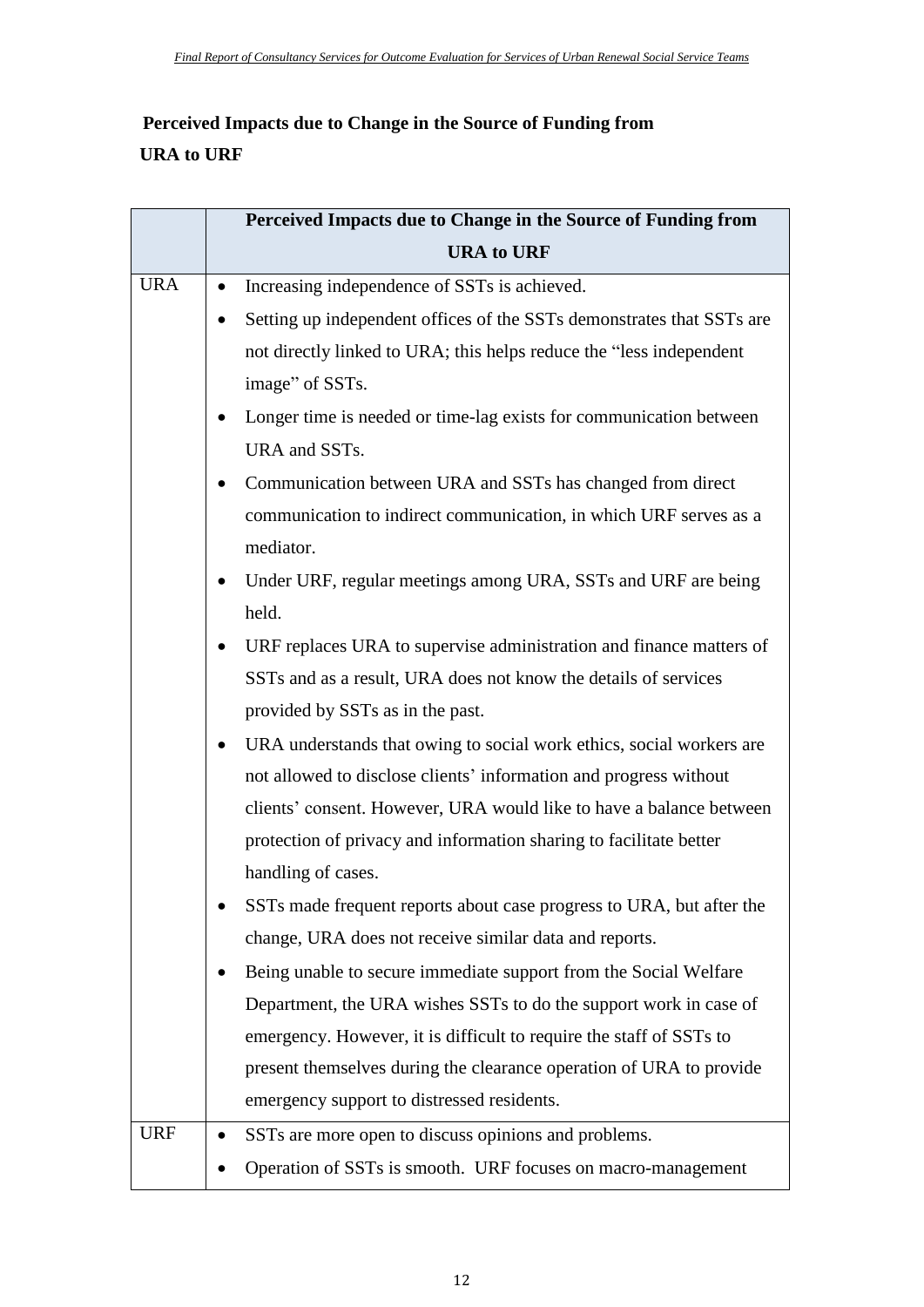|              | rather than micro-management.                                                       |
|--------------|-------------------------------------------------------------------------------------|
| <b>SSTs</b>  | Clearer administration and responsibilities between URA and SSTs                    |
|              | have been made.                                                                     |
|              | SSTs gain more respect from the staff of URA than before during their               |
|              | communication.                                                                      |
|              | Making direct report to URF and using standardized form simplify the                |
|              | administration.                                                                     |
| <b>Users</b> | URA period: social workers helped the residents up to a certain extent<br>$\bullet$ |
|              | but then stopped.                                                                   |
|              | URA period: some barriers existed between social workers and<br>$\bullet$           |
|              | residents, so the relationship was not stable.                                      |
|              | URA period: residents dared not talk with SST workers during office                 |
|              | hours of URA, so they would wait for the closing of URA office in                   |
|              | order to talk with SST workers.                                                     |
|              |                                                                                     |
|              | URA period: SSTs got limited power and capability.<br>٠                             |
|              | URA period: some residents did not want to contact SSTs as they                     |
|              | perceived that SSTs would collect information for URA.                              |
|              | URF period: SSTs do not share office premises with URA, so they<br>$\bullet$        |
|              | enjoy a more independent image.                                                     |
|              | Some residents with longer and positive experiences with the SSTs                   |
|              | claimed that SSTs have not changed much on their attitudes to tenants               |
|              | before and after receiving funding from URF. It does not affect the                 |
|              | trust between residents and SSTs.                                                   |
|              |                                                                                     |

All stakeholders agreed that the independence of SST has increased after the change of source of funding from URA to URF. However, URA commented that communication between URA and SSTs has changed from direct to indirect, which took longer time or that time-lag existed. URA would also like to have a balance between the protection of privacy and information sharing with the social workers so that better and smoother handling of the cases can be achieved.

URF perceived that SSTs' operation is smoother. Furthermore, URF reviewed that they focused on macro-management rather than micro-management of the SSTs. The workers of SSTs commented that clearer administration and responsibilities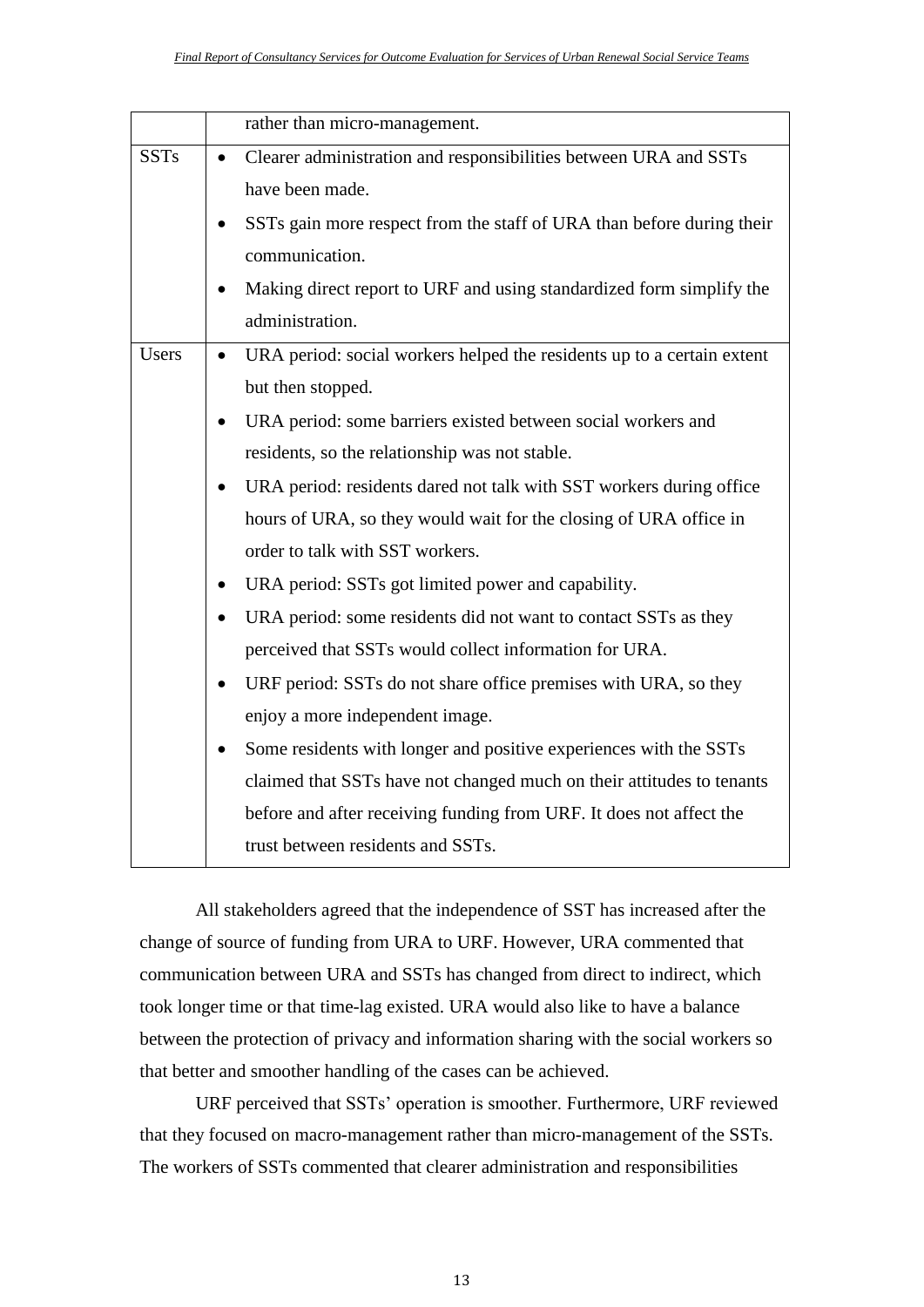between URA and SSTs has been achieved after the change of source of funding. They also found that they have gained more respect from the staff of the URA than before.

#### **Difficulties and Challenges**

|              | <b>Difficulties and Challenges</b>                                                  |
|--------------|-------------------------------------------------------------------------------------|
| <b>URA</b>   | URA staff members understand the changes of attitudes and<br>$\bullet$              |
|              | communication pattern of SSTs, but they find that these changes create              |
|              | barrier for completing certain tasks.                                               |
| <b>URF</b>   | Service boundary of SSTs is limited by the project framework.<br>$\bullet$          |
|              | Short-term notice of projects is limited by the policy framework of a               |
|              | 24-hour notification period of announcement of projects.                            |
|              | Learning and knowledge transfer among the SSTs is limited.<br>$\bullet$             |
| <b>SSTs</b>  | The mediating role of URF may not be necessary as direct<br>$\bullet$               |
|              | communication on case discussion between URA and SSTs is more                       |
|              | efficient.                                                                          |
|              | Drafting of tenders should be based on professional knowledge and                   |
|              | allows SSTs to exercise with more autonomy.                                         |
|              | Short duration of project.                                                          |
|              | Changing working area and sites.<br>$\bullet$                                       |
|              | Limited manpower resources.                                                         |
|              | Short follow-up period after moving out.<br>$\bullet$                               |
|              | Standardized Funding and Service Agreement (like other mainstream                   |
|              | social services) may not be appropriate for SSTs as different projects              |
|              | have great deviation of number of clients, area of redevelopment and                |
|              | length of services.                                                                 |
| <b>Users</b> | Manpower of the SSTs is not enough.<br>$\bullet$                                    |
|              | Residents are not familiar with the procedures of urban redevelopment.<br>$\bullet$ |
|              | SSTs should educate residents about these steps.                                    |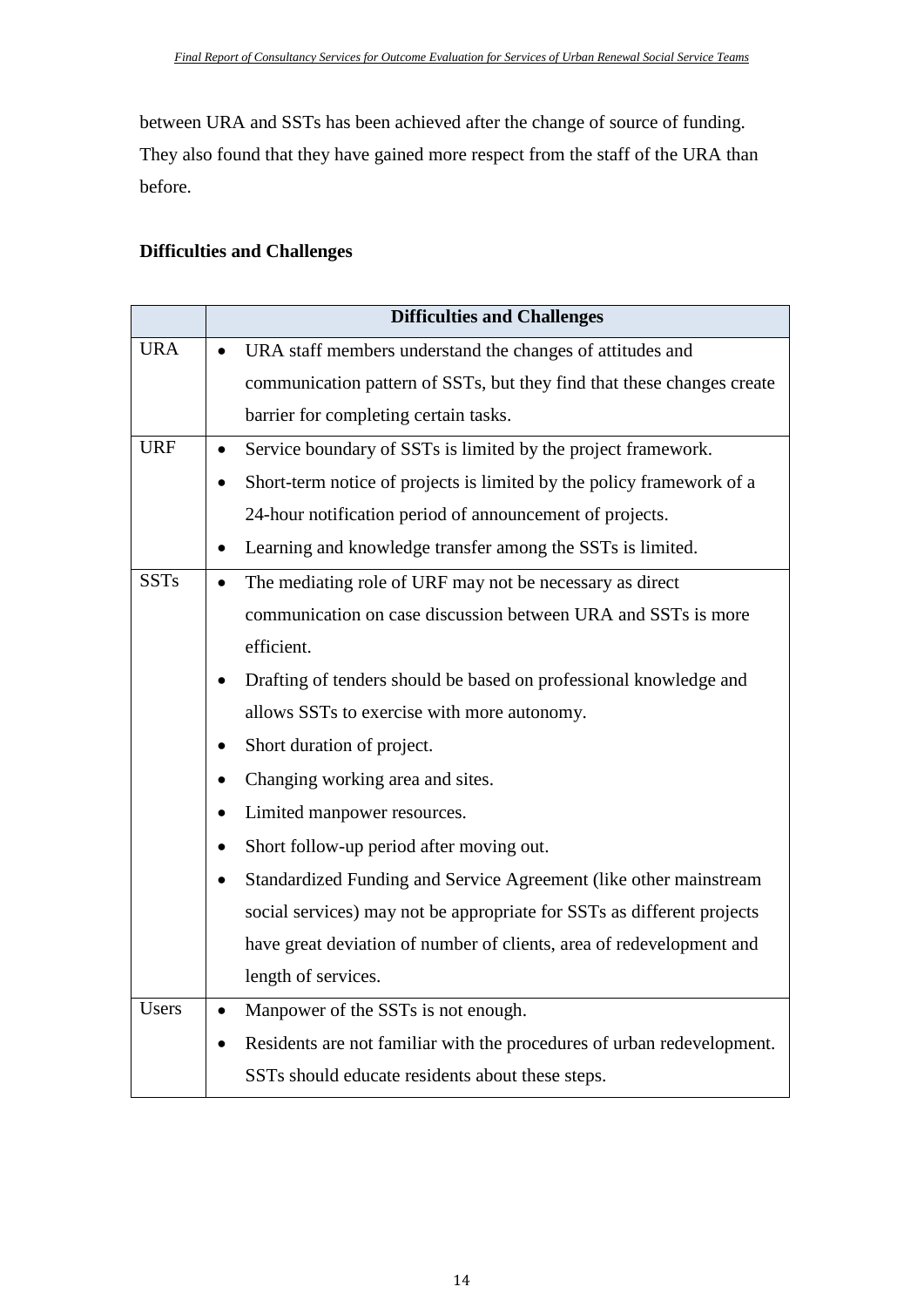While URA understood the changes of attitudes and communication pattern of SSTs after the change of source of funding, they found that these changes have created barriers for completing certain task. For URF, the major difficulty was that the service boundary of SSTs was limited by the project framework. Moreover, shortterm notice of projects was limited by the policy requirement of 24-hour notification period of announcement. The major obstacles faced by the workers of the SSTs included the short duration of project, changing working areas and sites and limited manpower resources. The workers considered that the standardized Funding and Service Agreement might not be appropriate for SSTs as different projects had great variations. There are some common grounds for the division of work among the SSTs, URA and URF. As URF consider their role as a facilitator and involve in macro rather than micro management, and both URA and SSTs agree that direct communication about the cases between URA and SSTs is more efficient. The communication of the day-to-day details at the case level can be directly carried out by URA and SSTs without involvement of URF. The SSTs still need to report back the progress and situation of the cases by aggregate data to URF and URF will be involve in the macro management about planning and administration of the SSTs service outcomes and performances. Furthermore, URF will service as a mediator between URA and SSTs, when needs arise.

### <span id="page-23-0"></span>*4.3 Possible directions of improvement suggested by stakeholders*

| <b>Proposed Service Delivery Model</b> |                                                                       |                                                        |  |  |  |
|----------------------------------------|-----------------------------------------------------------------------|--------------------------------------------------------|--|--|--|
| Boundary / Level                       |                                                                       | • Plan and implement SST services on a district-based  |  |  |  |
|                                        | rather than project-based approach.                                   |                                                        |  |  |  |
|                                        | Select agencies to serve specific districts for a longer<br>$\bullet$ |                                                        |  |  |  |
|                                        | duration, say three to four years, to allow the selected              |                                                        |  |  |  |
|                                        |                                                                       | agency have a longer period for service and manpower   |  |  |  |
|                                        |                                                                       | planning.                                              |  |  |  |
| Duration                               | $\bullet$                                                             | Start the SST service in redevelopment projects before |  |  |  |
|                                        |                                                                       | the announcement of redevelopment by URA for           |  |  |  |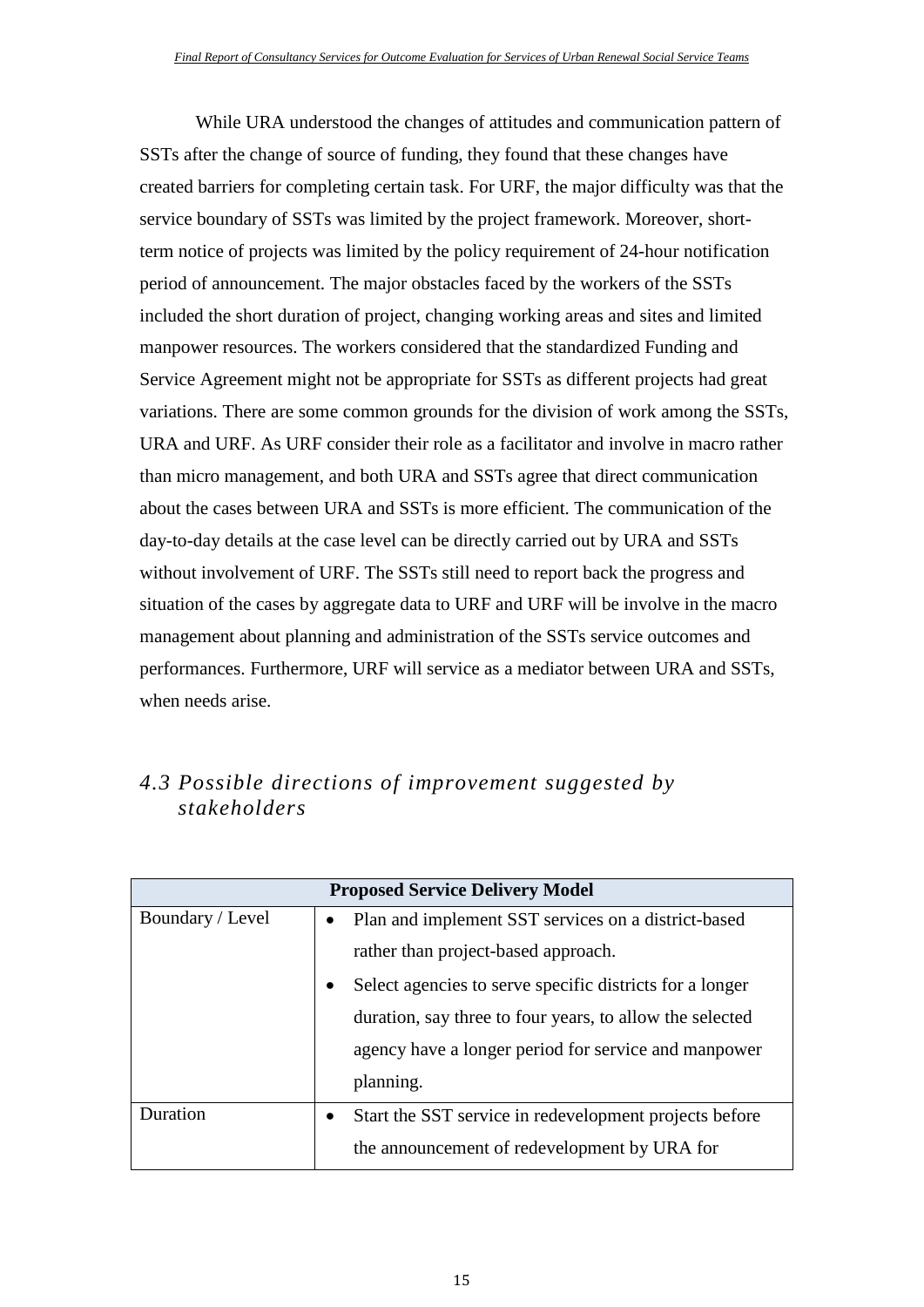|                         |           | community engagement and rapport building with             |
|-------------------------|-----------|------------------------------------------------------------|
|                         |           | potential clients.                                         |
|                         |           | Extend the 6-month follow-up period to 12 months or        |
|                         |           | more to provide longer support services for vulnerable     |
|                         |           | clients.                                                   |
| Target /Scope of        |           | Other than owners, tenants and non-domestic owners/        |
| Service                 |           | operators /tenant-operators who are directly affected by   |
|                         |           | the redevelopment, other stakeholders especially those     |
|                         |           | vulnerable groups in the district, like hawkers, homeless  |
|                         |           | peoples, or residents living nearby who are affected by    |
|                         |           | the redevelopment process, are proposed to be included     |
|                         |           | as target.                                                 |
| Depth of Service        | $\bullet$ | Deliver more update and accurate policy and procedure      |
|                         |           | of redevelopment to residents especially for tenants.      |
|                         |           | SSTs attempt to engage residents in participating relevant |
|                         |           | policy areas of URA/URF e.g. Urban Heritage Renewal        |
|                         |           |                                                            |
|                         |           | and Management, District Revitalization. Public            |
|                         |           | hearings, participatory design workshops, project design   |
|                         |           | competitions are to be organized at district level.        |
| Manpower                | $\bullet$ | Provide more manpower resources in each SST                |
|                         |           | <b>Planning &amp; Administration</b>                       |
| <b>Tender Procedure</b> |           | Arrange flexible tender / service agreement terms          |
|                         | $\bullet$ | Implement structured procedure and open selection          |
|                         |           | criteria                                                   |
|                         |           | Include minimum provision standard of office spaces and    |

SSTs suggested that a district-based planning and implementation of SST services rather than just the existing project-based approach could be more appropriate. They expressed their wish that agencies could serve specific districts for a longer duration, such as three to four years, to enable better service and manpower planning. Both workers and users recommended that the SST service could be started before the announcement of redevelopment by the URA, and the follow-up period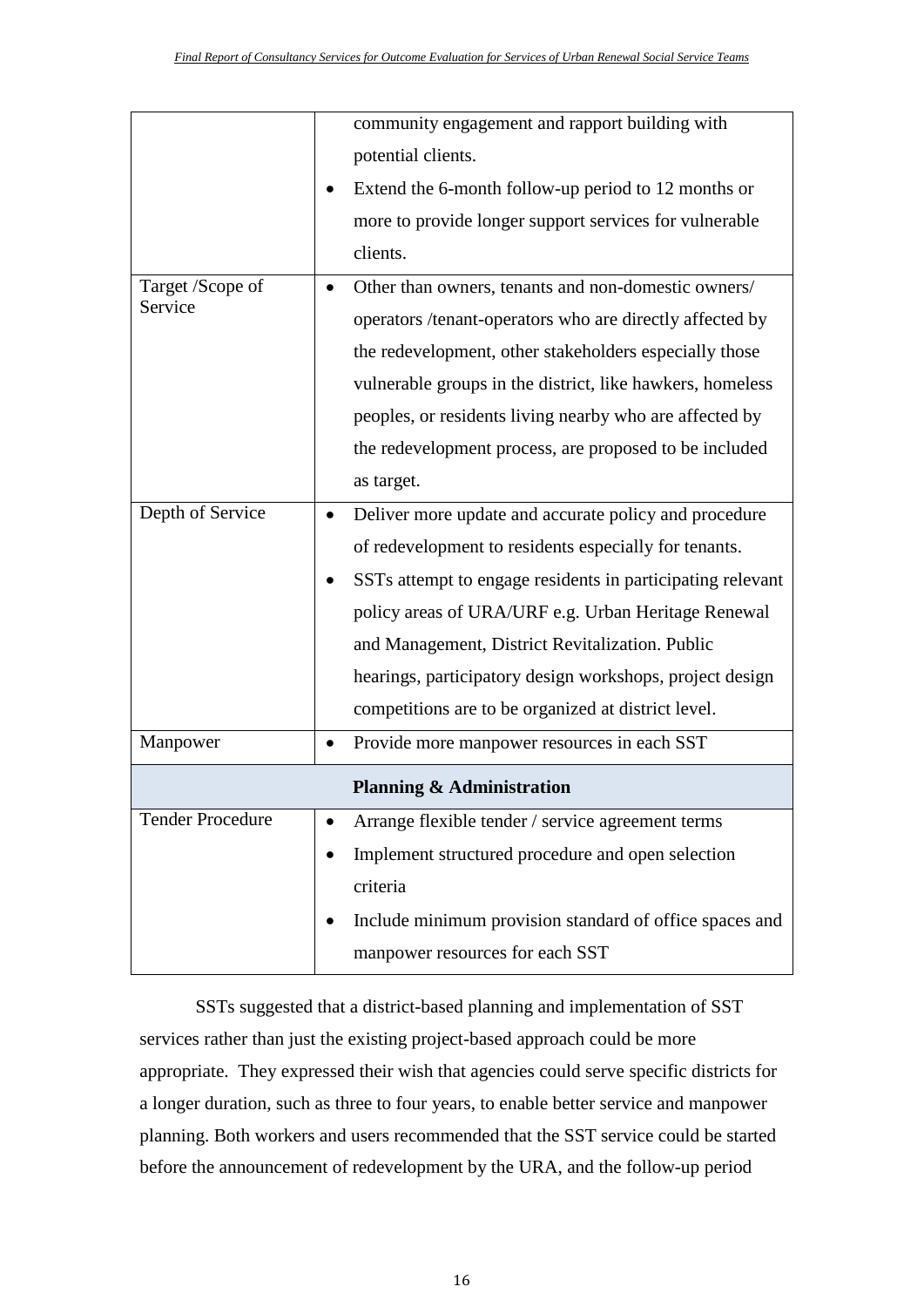could be extended to 12 months or beyond for some vulnerable clients in need. The workers of the SSTs suggested the inclusion of other stakeholders like hawkers, homeless peoples, or residents living nearby who were affected by the redevelopment as service target. Users suggested SSTs could deliver more updated and accurate policy and procedure of redevelopment, Moreover, SSTs could engage residents to participate in relevant policy areas of URA/URF. Both users and workers recommended more manpower resources in each SST. For the tender procedure, SSTs hoped that the tender/ service agreement could be flexible designed to reflect the specific conditions of each district. The workers expected that the procedure should be structured and the selection criteria should be opened to the public and SSTs. In the service contract, minimum provision standard of office spaces and manpower resources should be included for each SST.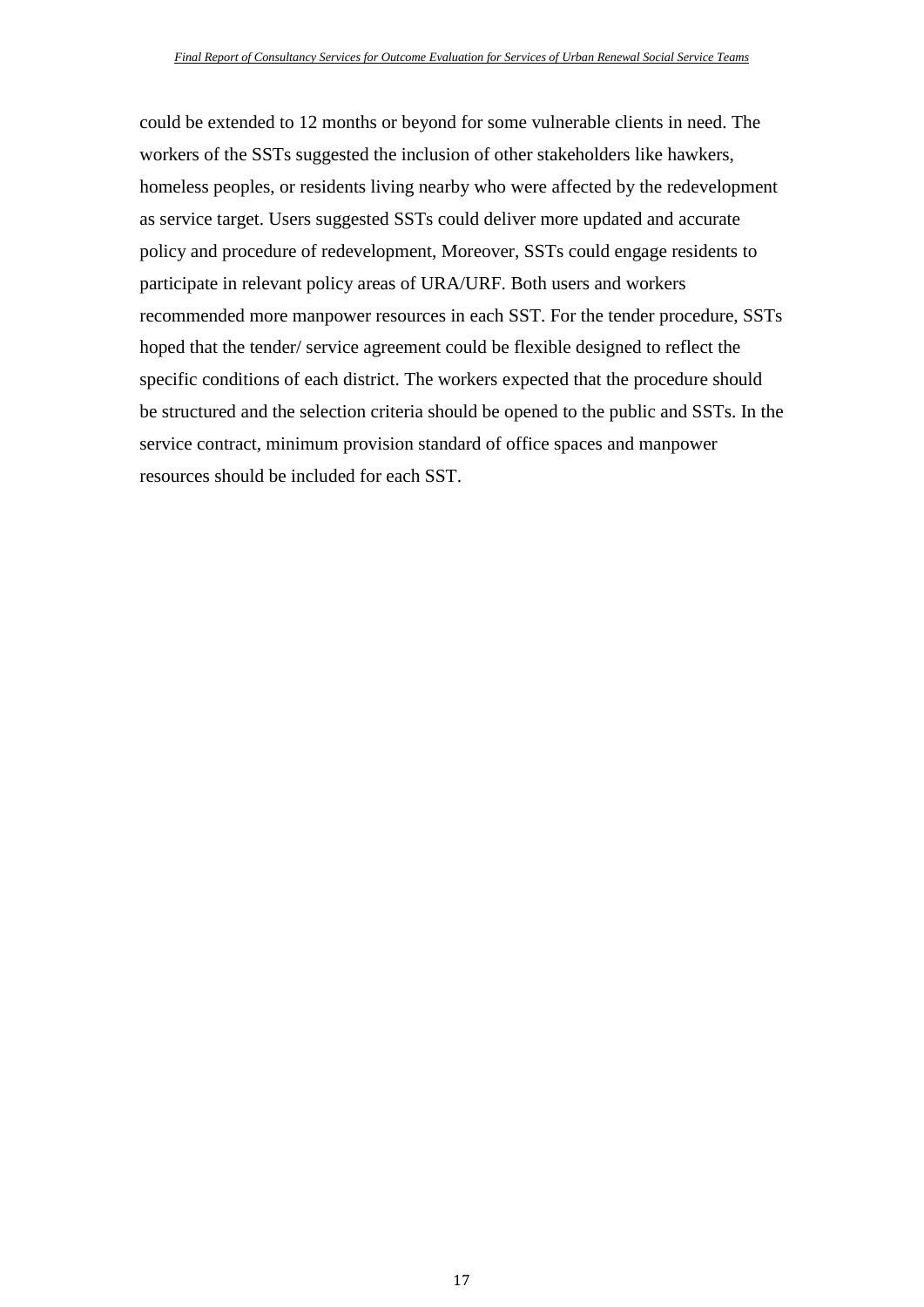### <span id="page-26-0"></span>**5. Recommendations by the Consultancy Team**

There are some limitations of this study. First, it is difficult to contact clients who receive service from the SSTs long enough so that they can compare the differences of the Service provided by the SSTS between period under funding from URA to funding from URF. This problem is also valid for the frontline social workers of the SSTs, who may not have experience in working with URA. Second, it is difficult to contact other community leaders who have knowledge about the SSTs and ready to comment on their performance. Given such limitations, and while taking into consideration the policy context as well as practice situations and problems of the SSTs, and after reviewing major suggestions from different stakeholders, the Consultancy Team would like to make the following recommendations :

5.1 Roles and functions of URF, SSTs and URA

- The Urban Renewal Strategy (2011) states that urban renewal is not a "slash and burn" process. "A comprehensive and holistic approach should be adopted to rejuvenate older urban areas by way of redevelopment, rehabilitation, revitalisation and heritage preservation (the 4R business strategy). Implementation of URS should be undertaken by the URA, as well as all the other stakeholders/ participants so as to achieve a better balance and coordination among the 4Rs".
- The Consultancy Team considers that being important partners of URA, URF and SSTs should collaborate with URA to plan, implement and achieve the 4Rs.
- The three main functions of the URF are to provide an independent funding source to support the operation of SSTs, to support social impact assessments and other related planning studies to be proposed by the District Urban Renewal Forum, and to support heritage preservation and district revitalisation projects. We recommend that coordination and synergy among the three main functions of the URF is to be achieved. For instance, SSTs are to involve in social impact assessments and planning studies as well as to encourage start-up projects in the community for heritage preservation and district revitalization projects.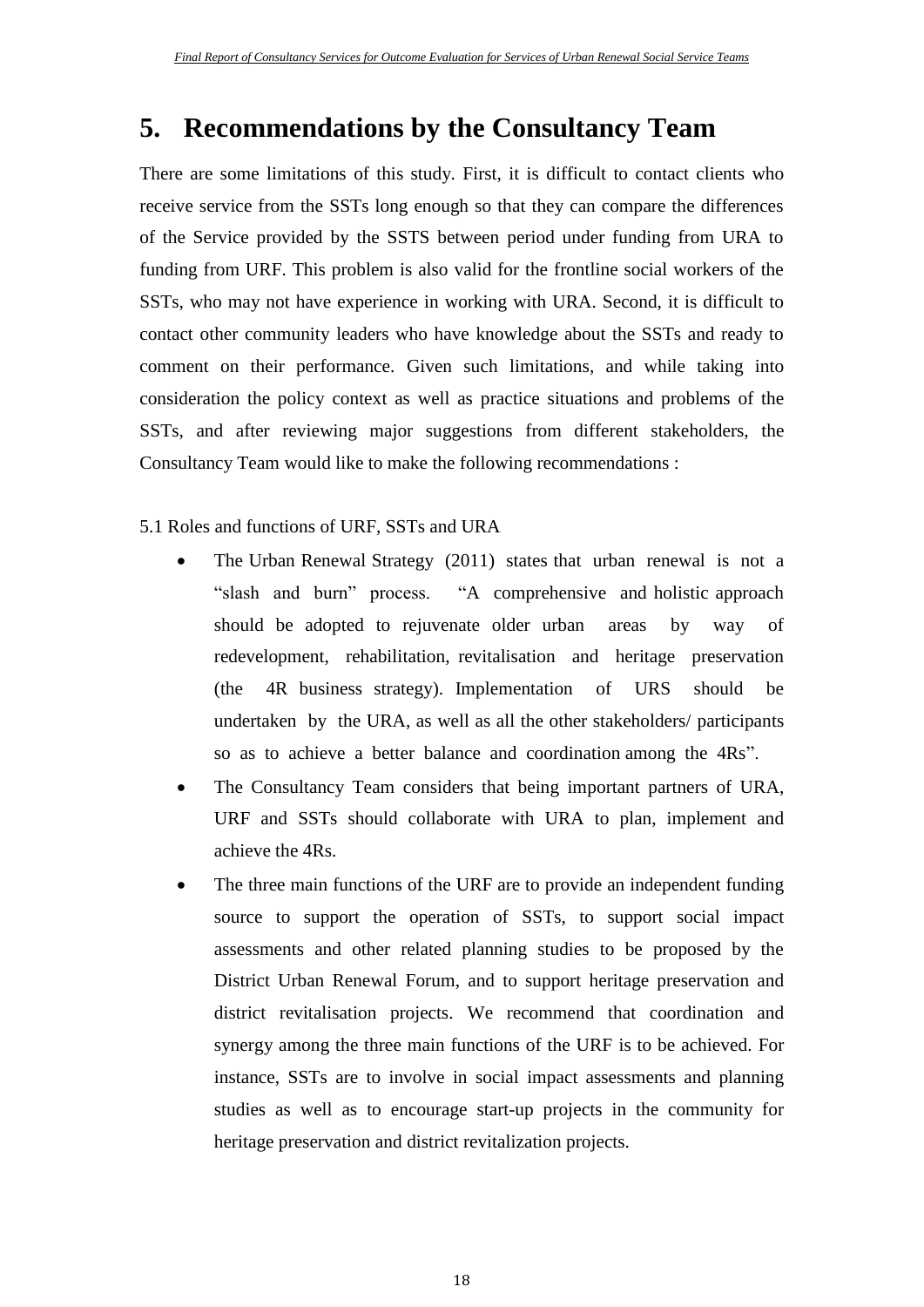- According to the findings of this study, most stakeholders agreed that the SSTs have achieved a more "independent" practice and image, when compared to the period when SSTs received direct funding from the URA.
- The major policy about setting up of SSTs should follow the original framework, which stipulates that "The UR Fund Limited shall fund the Team in designated districts for providing assistance and counseling services to the owners and residents affected by the redevelopment projects implemented by the Urban Renewal Authority." It is envisaged that a more proactive coordination among the respective roles and functions of URF, SSTs and URA will be more effective and efficient to achieve the Urban Renewal Strategy.
- Accordingly, an extension of the service scope and depth of the service provided by the SSTs would lead to the improvements mentioned above. Other than providing assistance and counseling services to owners and residents affected by URA redevelopment projects, SSTs may extend their service scope to encourage and organize residents and/or resident groups to participate in the 3Rs other than "re-development".
- Yet, the major function of the SSTs is providing assistance and counseling services to owners and residents affected by the re-development project, which is still the core business of individual SSTs. Whereas, in some stages of the re-development project, when spare manpower resources are available, they could be allocated to the following extended services:
	- i) Building rapport with residents before the re-development phase and following up residents after the re-development phase; and
	- ii) Facilitating and enabling residents, residents' group and community organizations to take part in building rehabilitation, as well as revitalisation and heritage preservation projects.

#### <span id="page-27-0"></span>*5.2 Communication framework*

 During our interviews, issues about communication between URA and SST regarding households/ cases in the redevelopment process were brought up by both parties. The experience of such communications varied. Regular communications between the two parties did take place. However,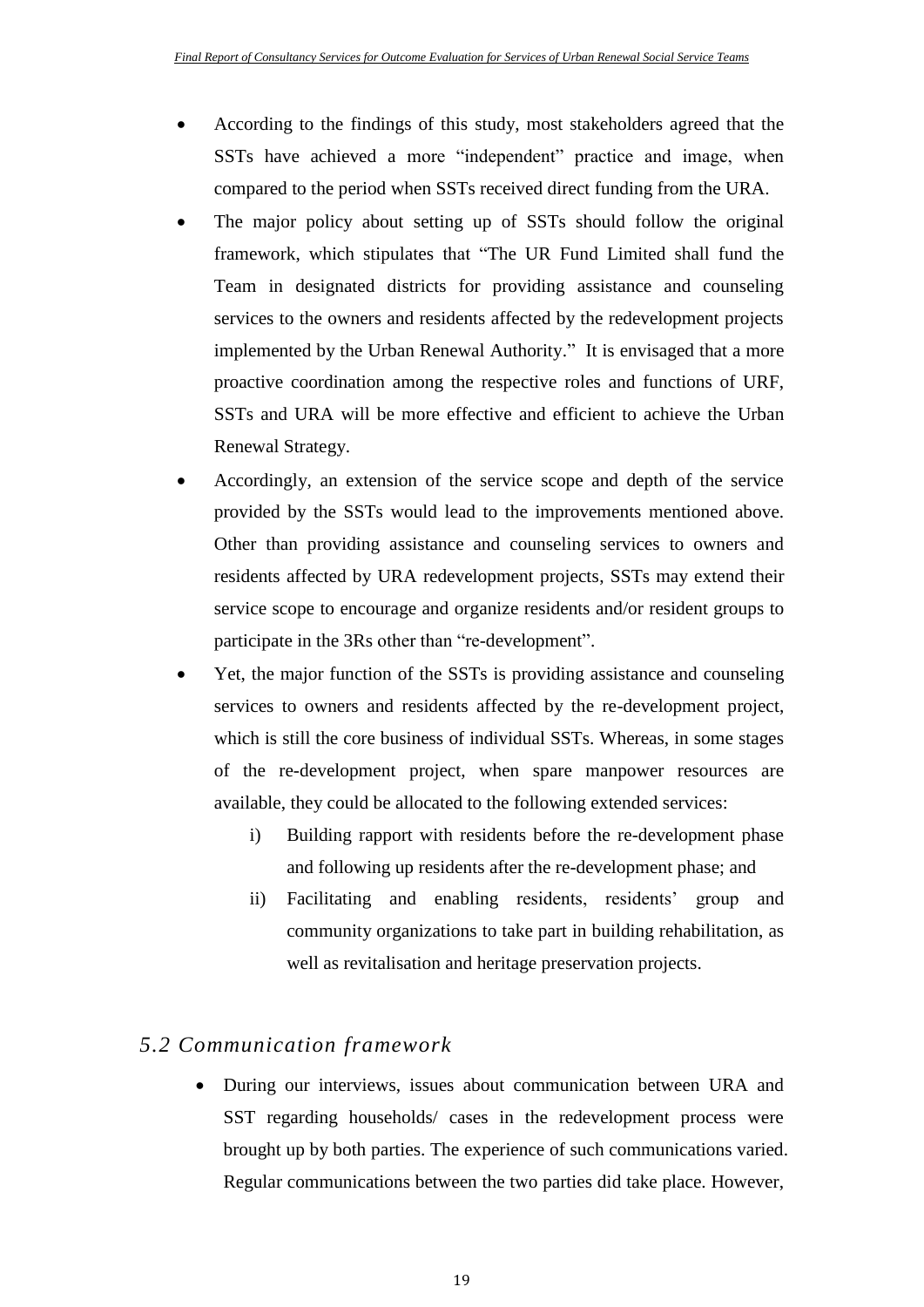there were circumstances under which the expectations regarding the roles of SSTs were different. There have been some issues related to the accessibility of SST members, and the roles they played during emergency situations. Apparently, the accessibility problem was addressed to some extent through the use of mobile phones on and after office hours. However, the role expectation issues still need to be addressed.

- During our interviews, we found out that cases regarding social service needs, such as care for the older people, concerns of the ethnic minorities, and other disadvantaged groups could be handled and communicated smoothly. There was no major problem over regular communications about their social service needs. Also, getting consents from these clients to communicate their needs to other public service providers, including URA, would be considered favorably by clients involved in general.
- However, cases regarding compensation and relocation arrangement could be more complex. These issues arise mainly from the different expectations about the roles of SST and the URA acquisition team. Social workers of SST, by their professional training, would see their roles more as organizers and facilitators to empower clients (under the context of redevelopment, the affected residents and shop operators/ owners) to respond to the challenges they face so that their rights and interests could be protected, and their well-beings enhanced. The URA acquisition team would expect more from the SST to help solve the problems of and remove the barriers for the residents, which hinder them from accepting the statutory compensations and relocation arrangement and moving away to new homes.
- Upon redevelopment, affected residents and shop owners/ operators, might engage in an extended negotiation process with URA. Under such circumstances, the roles of the social workers, by their professional training, require them to work closely with the residents and other affected stakeholders and examine rationally and reasonably about their rights and interests, and work out with them the best course of actions in the negotiation process. During this process, trust between the social workers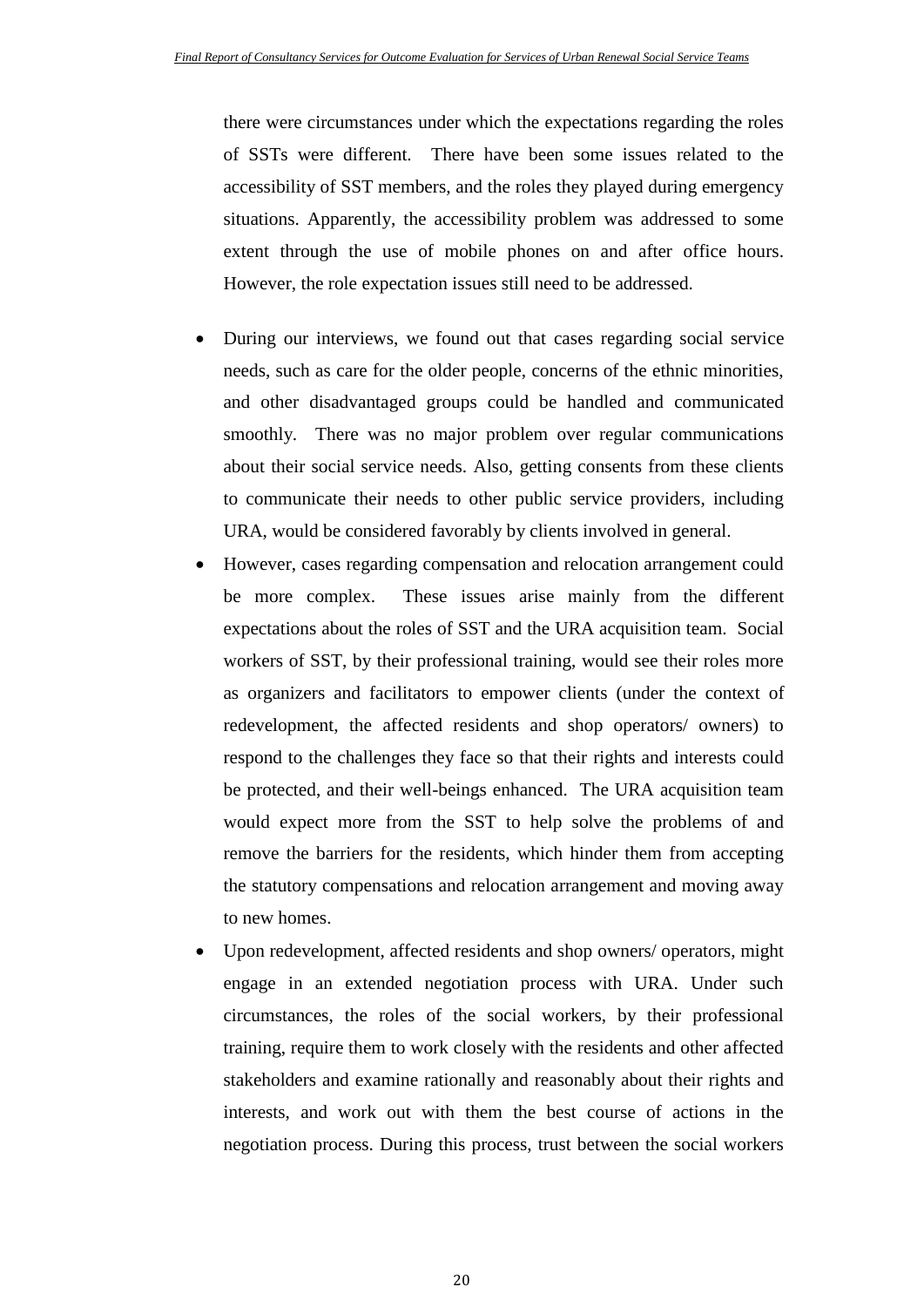and clients are very important, and it is extremely difficult to ask for the consent of the clients to release their information to URA.

- The consultancy team would see this difference in expectations of the roles regarding compensation and relocation as natural given the professional background of the SST and is very common in the redevelopment process and it is where the issue of insufficient communication might have arisen. A new approach and understanding is needed to address such differences.
	- i) The Consultancy Team recommends a three-level communication framework to address the communication issue between SST and URA. First level – Overall project platform (Involvement of all three parties: URA, SST & URF)
		- It is a platform to communicate and clarify about the compensation and relocation policy and the major and potential issues regarding each project as well as other issues concerning the 4Rs within the district of the project. The involvement of URF in the process is recommended. Such meeting could be held in the beginning stage of each project and at the completion of the project to review the working experience.

#### ii) Second level – Case conference (URA and SST)

 Regular case conferences, probably on quarterly basis throughout the redevelopment and follow-up period to discuss cases related to social services needs of the disadvantaged groups. Prior consent from clients could be sought before the meeting to facilitate discussion. Minutes of the meeting should be sent to the URF. Ad-hoc discussion regarding urgent cases could always be arranged.

#### iii) Third level – Direct negotiation (URA and affected stakeholders)

• Given the differences in the roles played by URA and the SST regarding redevelopment process, it is better for URA to negotiate directly with the affected stakeholders over compensation and relocation arrangement. Nevertheless, the SST should have sufficient and accurate knowledge regarding such policies and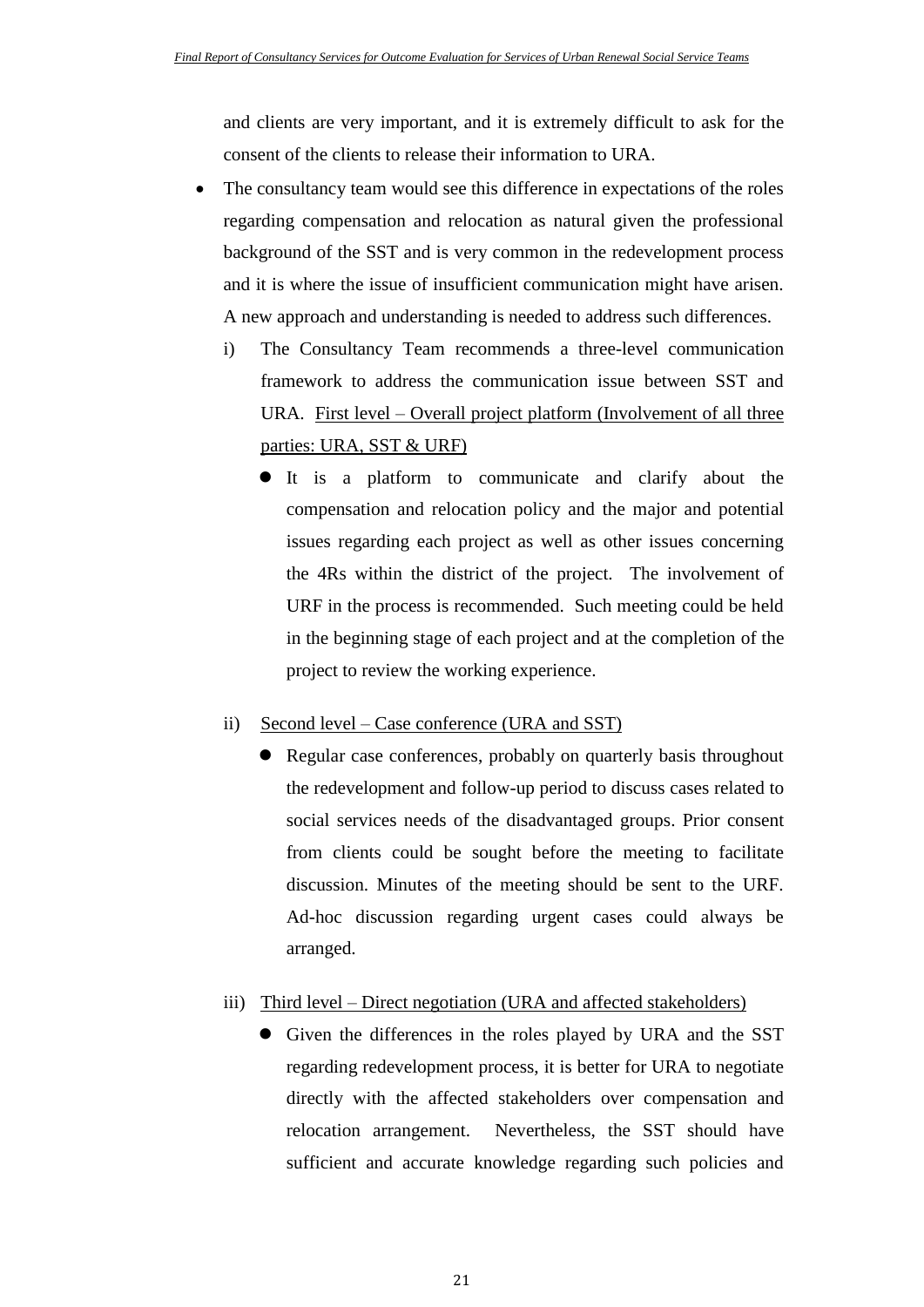arrangements so that SSTs could provide reasonable and rational advices to the stakeholders during the process. In such connection, briefing sessions could be arranged by URA to provide updates of the arrangements to SSTs whenever needed.

#### <span id="page-30-0"></span>*5.3 Service delivery model of SSTs*

- Other than owners, tenants and non-domestic owners/ operators /tenantoperators who are directly affected by the redevelopment, other stakeholders especially those vulnerable groups in the district, like hawkers, homeless people, or residents living nearby, who are affected by the redevelopment process, are recommended to be included as potential targets of service. This arrangement is to be mutually agreed by SSTs and the URF
- The SSTs will continue their existing casework, group work and organizing work on redevelopment. Viewing the needs expressed by the clients, the Consultancy Team agrees that the clients should be wellinformed of policy and procedure of redevelopment before the start of redevelopment. This should be one of the major tasks of the SSTs.
- It is also recommended that SSTs should also engage residents to participate in relevant policy areas of URA/ URF, e.g. Urban Heritage Renewal and Management, District Revitalisation by organizing district forums, participatory design workshops, project design competitions at district level if they have extra manpower after handling the redevelopment cases.
- For manpower issue of different districts, a notional approach suggested by the HKU 2012 team should be adopted: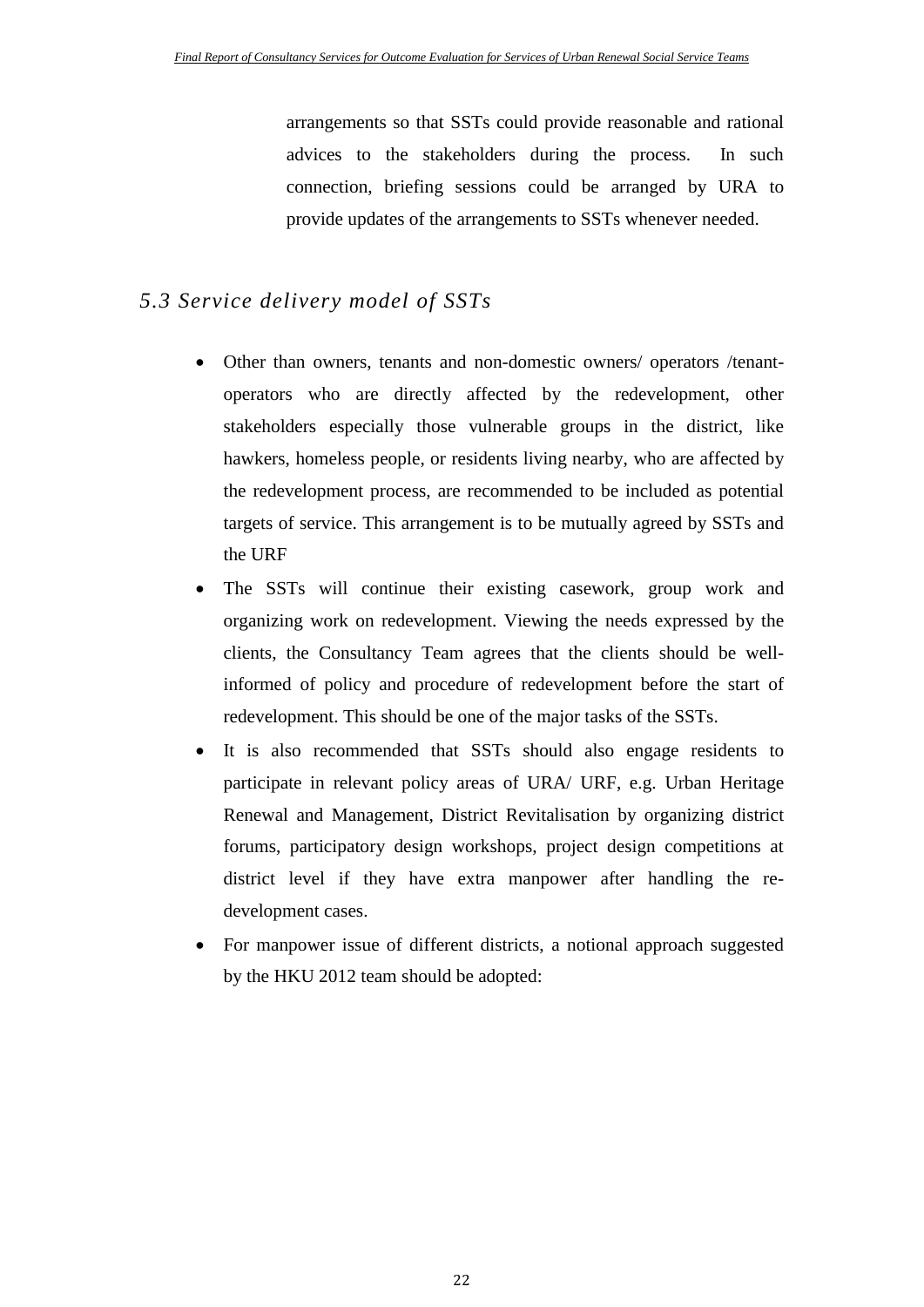| Case number* | <b>Number of Notional Standard SST</b> |
|--------------|----------------------------------------|
| Below 400    | 1/2                                    |
| 400-799      | 2/3                                    |
| 800-999      |                                        |
| 1,000-1,499  | 1.5                                    |
| 1,500-1,999  | $\mathcal{D}$                          |

\* Case number refers to the number of households (residential) and number of operators (commercial).

- If the case number falls below 1,000 in an area, the SST concerned will be required by the URF to deliver community education projects as stated before. Community education project(s), on reaching the target of 5,000 residents, can be considered as having equivalent workload of 200 cases.
- There will be one to three SST(s) in an area according to the expected outcomes (number of cases and number of persons engaging in projects) set by URF as stipulated in the tender document.
- The notional manpower provision and office space should be proportional to the outcomes planned in each area. However SST, URF and URA should consult residents in framing and planning the expected outcomes in each area in the three-year period according to the unique needs and strengths of each area.

#### <span id="page-31-0"></span>*5.4 Template of Key Performance Indicators (KPIs) of SSTs*

 As there are diverse needs and characteristics in different districts, URF has not set up a set of standardize performance indicators for all SSTs. We understand the difficulty in setting up a universal set of performance indicators for all projects. However, to balance the need of flexibility of and the quality assurance and effectiveness of different projects, the Consultancy Team recommends the URF to adopt a standardized template of key performance indicators. The NGOs are required to provide key performance indicators of the project according to the needs and characteristics in the redevelopment sites in their tender documents during the bidding process.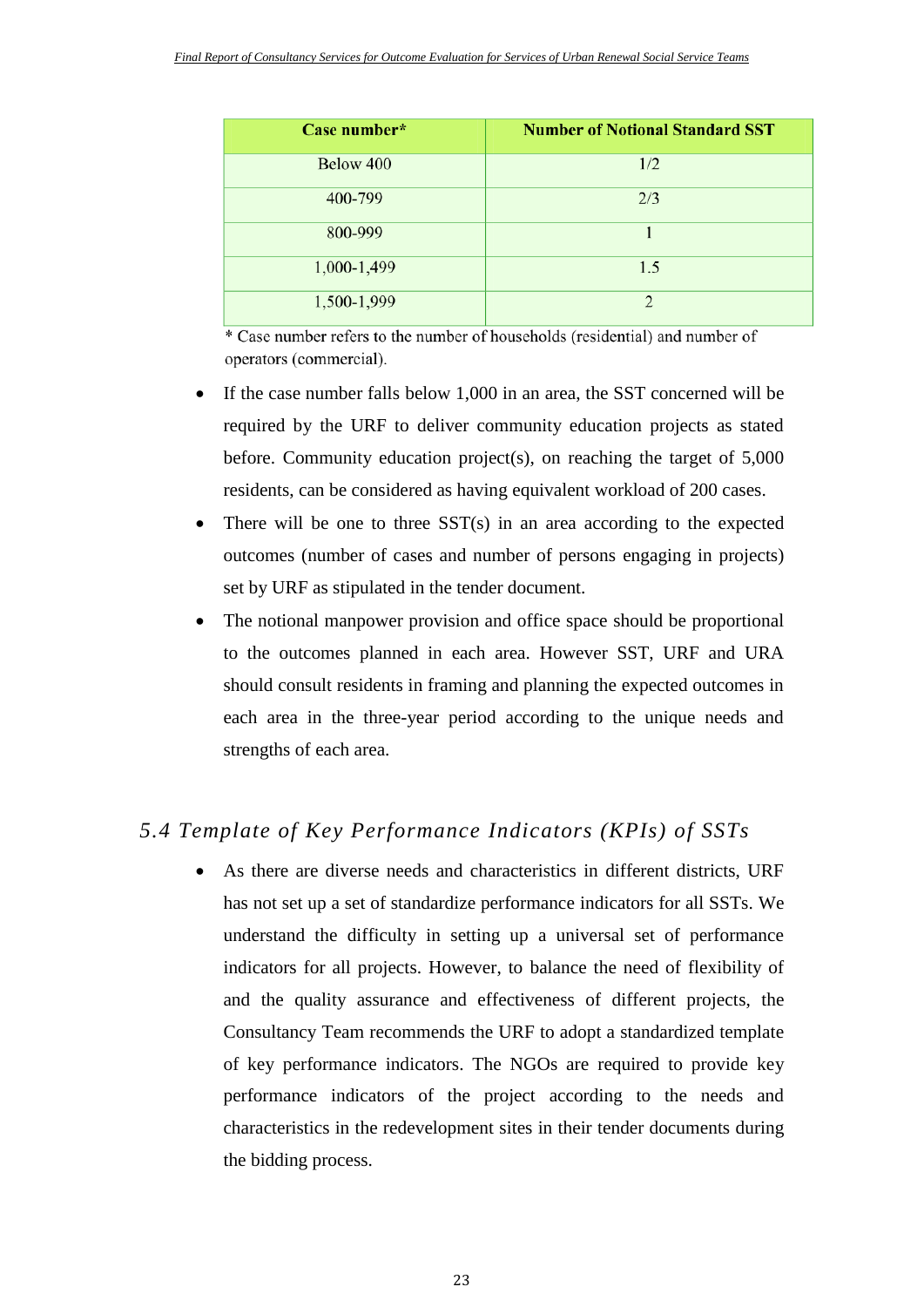An example of template of the Key Performance Indicators are summarized in Appendix 2.

<End of report>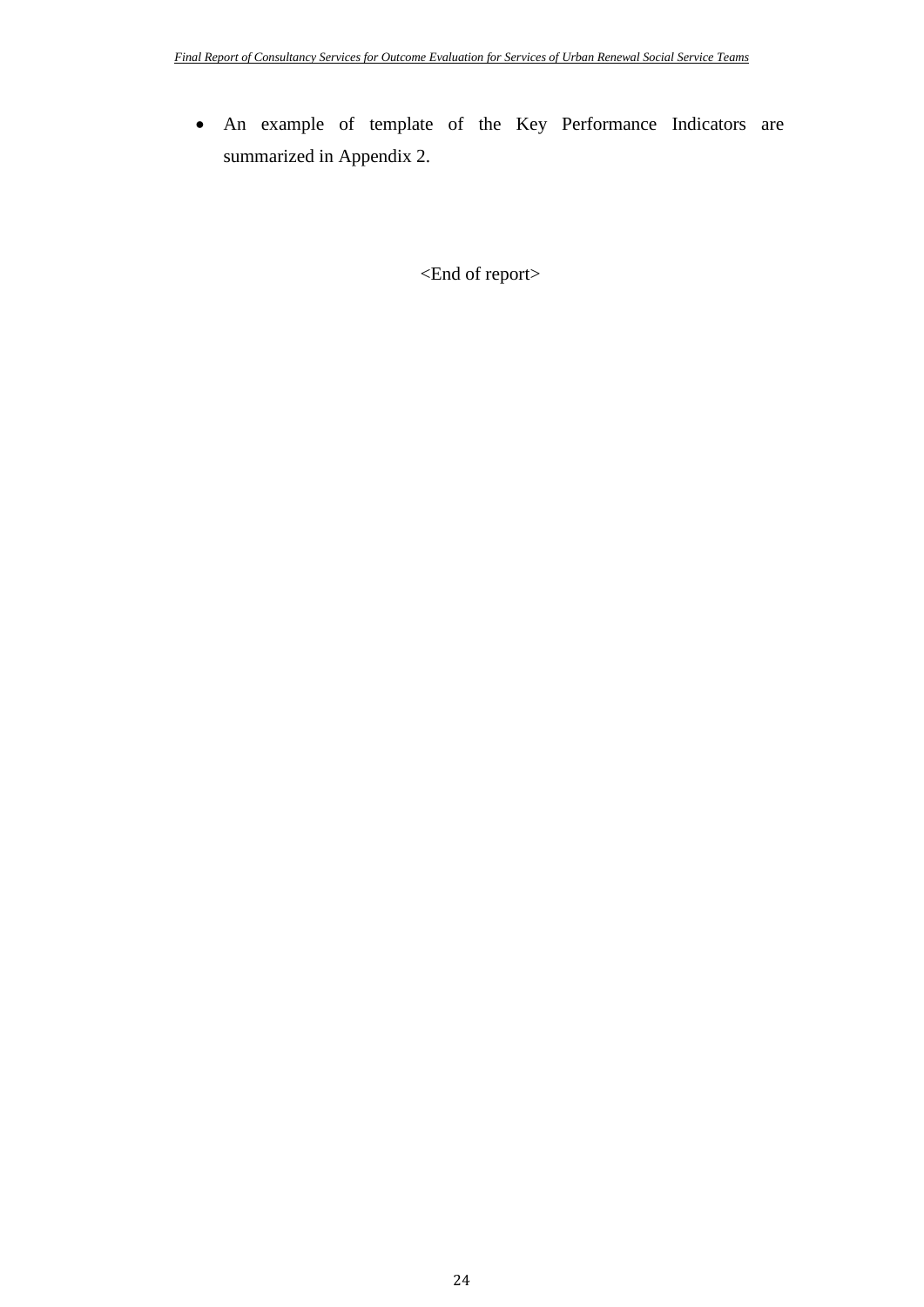# <span id="page-33-0"></span>**Appendix 1: Details of Case interview, Focus Groups and Site Visits**

| <b>Date</b> | Interview /                                  | <b>Target</b>                                                                                           | Parti-cipants       | <b>Tools of data</b>            |
|-------------|----------------------------------------------|---------------------------------------------------------------------------------------------------------|---------------------|---------------------------------|
|             | <b>Focus Group</b>                           |                                                                                                         |                     | collection                      |
| 15 Oct 2015 | <b>URF</b>                                   | Managers                                                                                                | $\overline{2}$      | Semi-structural<br>Interview    |
| 16 Oct 2015 | <b>URA</b>                                   | Managers                                                                                                | $\overline{4}$      | Semi-structural<br>Interview    |
| 16 Oct 2015 | <b>URA</b>                                   | Managers                                                                                                | $\overline{2}$      | Semi-structural<br>Interview    |
| 4 Nov 2015  | St. James<br>Settlement                      | Service in Charge,<br><b>Team Leader</b><br>伍斯安 (Service in<br>Charge)<br>王偉彥 Tony<br>(Team Leader)     | $\overline{2}$      | Semi-structural<br>Interview    |
| 11 Nov 2015 | The Salvation<br>Army                        | Service supervisor<br>Mr Tom Ma                                                                         | $\mathbf{1}$        | Semi-structural<br>Interview    |
| 11 Nov 2015 | Christian<br><b>Family Service</b><br>Centre | Supervisor<br>Mr. Charles Ng<br>(Programme<br>Director)<br>Ms. Joyce Tse<br>(Senior Service<br>Manager) | $\overline{2}$      | Semi-structural<br>Interview    |
| 17 Nov 2015 | The Salvation<br>Army                        | <b>Team Leader</b><br>Ms. Jessica Lam<br><b>Social Workers</b>                                          | 11                  | Semi-structural<br>Interview    |
| 18 Nov 2015 | Christian<br><b>Family Service</b><br>Centre | <b>Team Leader</b><br>- Ms. Lee Yin-han<br><b>Social Workers</b>                                        | $\overline{4}$      | Semi-structural<br>Interview    |
| 26 Jan 2016 | Christian<br><b>Family Service</b>           | Clients                                                                                                 | 5<br>(2 join in URA | Focus group<br>interviews & on- |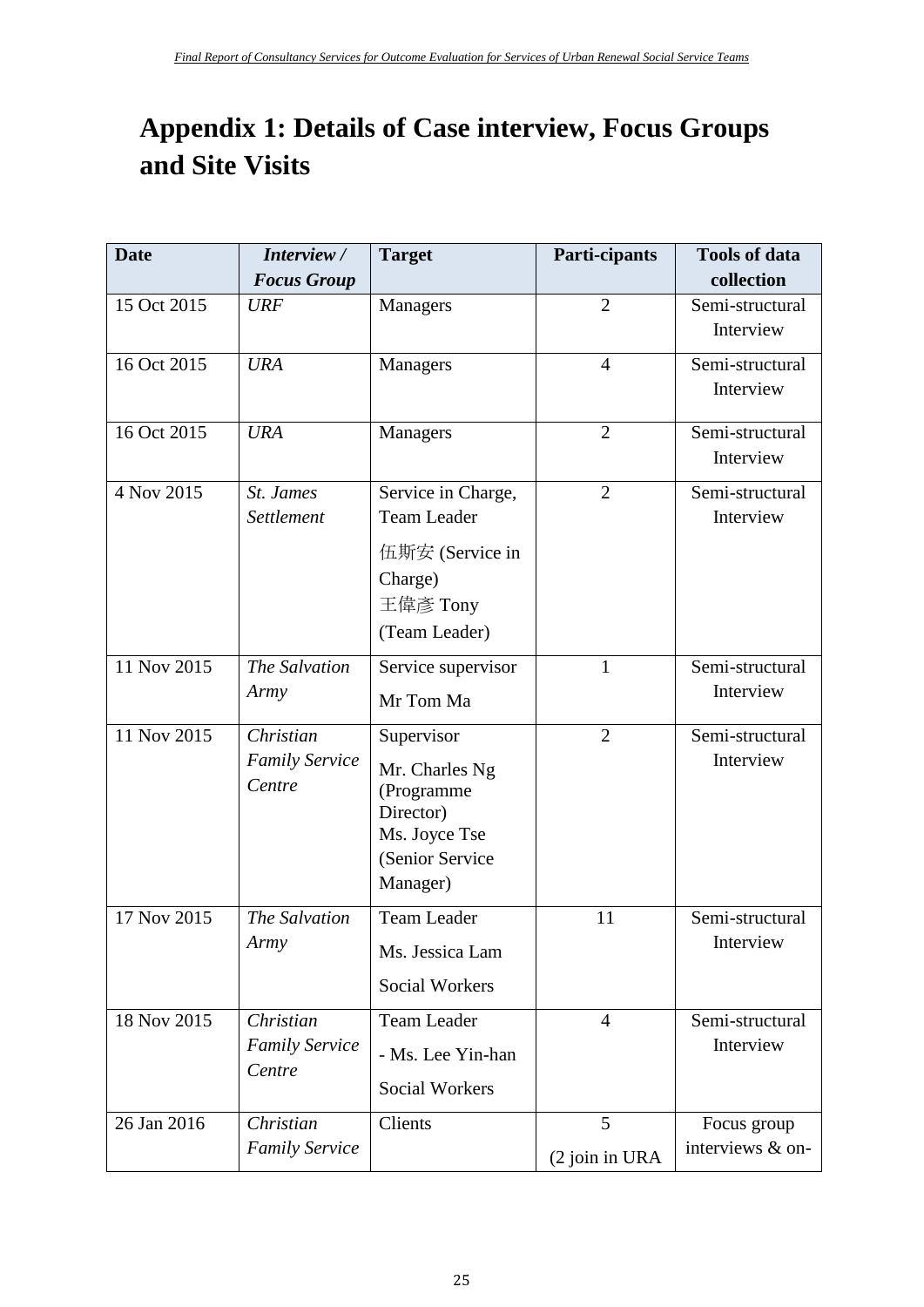|             | Centre                                                                                                                                                                                                           |         | period and 3<br>join in URF<br>period)                           | site visit                                      |
|-------------|------------------------------------------------------------------------------------------------------------------------------------------------------------------------------------------------------------------|---------|------------------------------------------------------------------|-------------------------------------------------|
| 11 Mar 2016 | The Salvation<br>Army                                                                                                                                                                                            | Clients | 9<br>(3 join in URA<br>period and 6<br>join in URF<br>period)    | Focus group<br>interviews $\&$<br>on-site visit |
| 1 Apr 2016  | St. James<br>Settlement                                                                                                                                                                                          | Clients | 4<br>$(2)$ join in URA<br>period and 2<br>join in URF<br>period) | Focus group<br>interviews $\&$<br>on-site visit |
| May 2016    | Telephone and mail invitation were sent to District Council Members and<br>Legislative Councilors, asking if they would like to participate in focus<br>group about the work of SSTs, but response was negative. |         |                                                                  |                                                 |